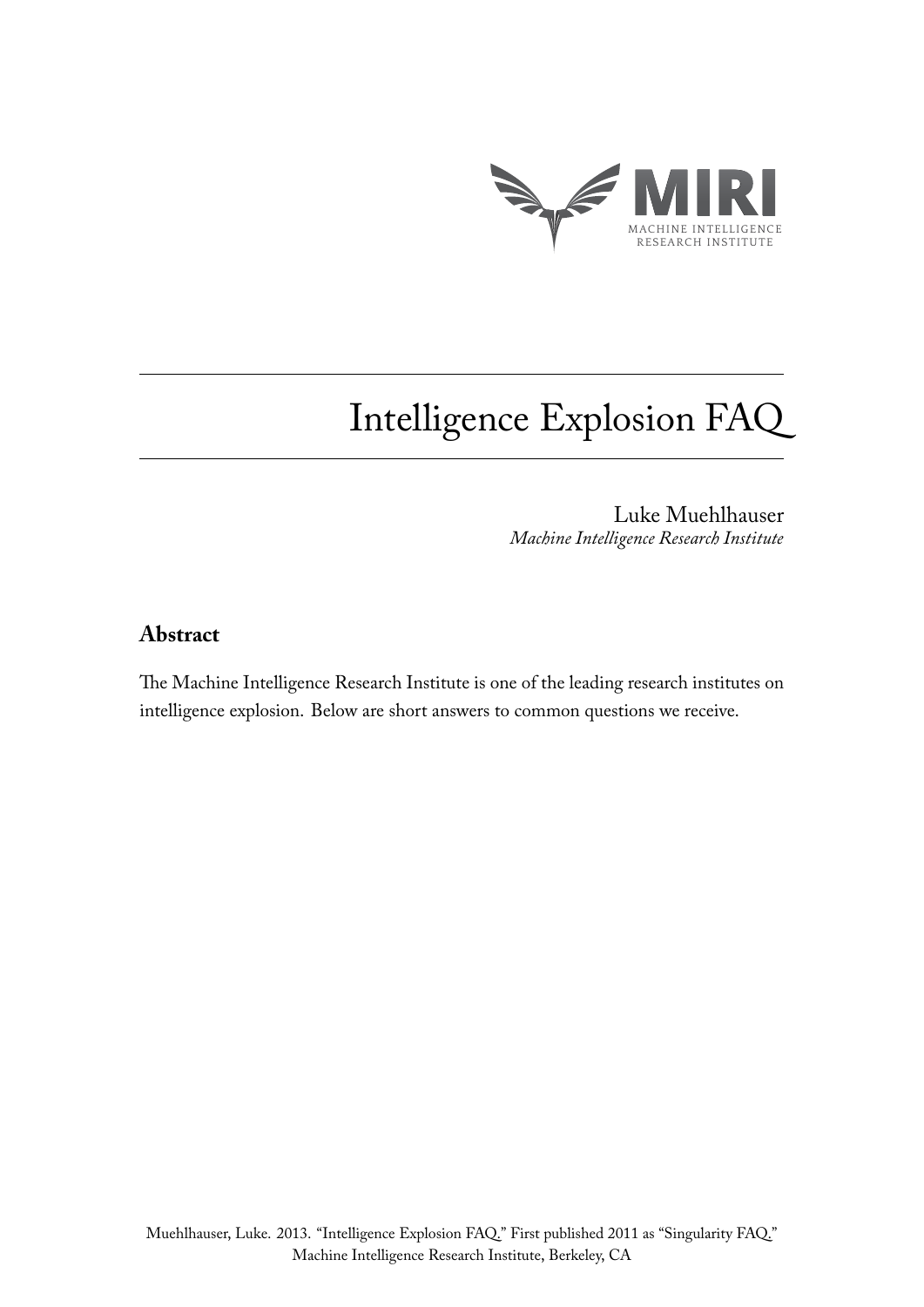# **Contents**

| $\mathbf{1}$            | <b>Basics</b>                                    |                                                                                       | 1              |
|-------------------------|--------------------------------------------------|---------------------------------------------------------------------------------------|----------------|
|                         | 1.1                                              |                                                                                       | $\mathbf{1}$   |
| 2                       | How Likely Is an Intelligence Explosion?         |                                                                                       | $\overline{2}$ |
|                         | 2.1                                              |                                                                                       | $\overline{2}$ |
|                         | 2.2                                              | What is greater-than-human intelligence? $\ldots \ldots \ldots \ldots \ldots$         | $\overline{2}$ |
|                         | 2.3                                              |                                                                                       | 3              |
|                         | 2.4                                              | What is biological cognitive enhancement?                                             | 3              |
|                         | 2.5                                              |                                                                                       | $\overline{4}$ |
|                         | 2.6                                              | How could general intelligence be programmed into a machine?                          | 4              |
|                         | 2.7                                              |                                                                                       | $\overline{4}$ |
|                         | 2.8                                              | When will the intelligence explosion happen?                                          | 5              |
|                         | 2.9                                              | Might an intelligence explosion never occur?                                          | 6              |
| 3                       | <b>Consequences of an Intelligence Explosion</b> |                                                                                       | 7              |
|                         | 3.1                                              | Why would great intelligence produce great power? $\dots \dots \dots$                 | 7              |
|                         | 3.2                                              | How could an intelligence explosion be useful?                                        | 7              |
|                         | 3.3                                              | How might an intelligence explosion be dangerous?                                     | 8              |
| $\overline{\mathbf{4}}$ | <b>Friendly AI</b>                               |                                                                                       | 9              |
|                         | 4.1                                              | What is Friendly AI? $\ldots \ldots \ldots \ldots \ldots \ldots \ldots \ldots \ldots$ | 9              |
|                         | 4.2                                              | What can we expect the motivations of a superintelligent machine to be?               | 10             |
|                         | 4.3                                              | Can't we just keep the superintelligence in a box, with no access to the              |                |
|                         |                                                  |                                                                                       | 11             |
|                         | 4.4                                              | Can't we just program the superintelligence not to harm us?                           | 11             |
|                         | 4.5                                              | Can we program the superintelligence to maximize human pleasure or                    |                |
|                         |                                                  |                                                                                       | 12             |
|                         | 4.6                                              | Can we teach a superintelligence a moral code with machine learning? .                | 13             |
|                         | 4.7                                              | What is coherent extrapolated volition? $\ldots \ldots \ldots \ldots \ldots$          | 14             |
|                         | 4.8                                              | Can we add friendliness to any artificial intelligence design?                        | 15             |
|                         | 4.9                                              | Who is working on the Friendly AI problem? $\ldots \ldots \ldots \ldots \ldots$       | 15             |
|                         | <b>References</b>                                |                                                                                       |                |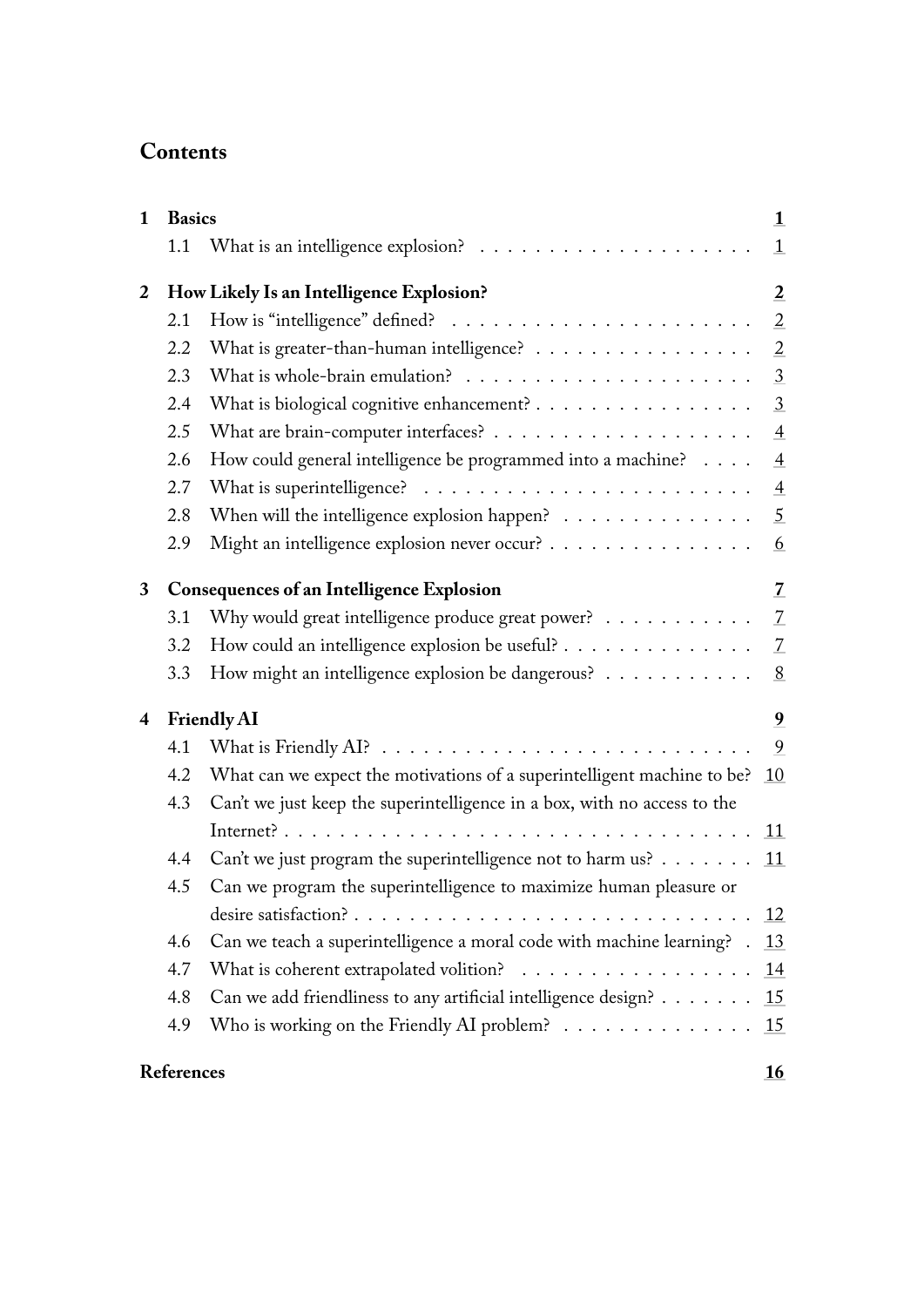# <span id="page-2-0"></span>**1. Basics**

#### <span id="page-2-1"></span>**1.1. What is an intelligence explosion?**

The intelligence explosion idea was expressed by statistician I. J. Good in 1965:

Let an ultraintelligent machine be defined as a machine that can far surpass all the intellectual activities of any man however clever. Since the design of machines is one of these intellectual activities, an ultraintelligent machine could design even better machines; there would then unquestionably be an "intelligence explosion," and the intelligence of man would be left far behind. Thus the first ultraintelligent machine is the last invention that man need ever make. (Good [1965\)](#page-18-0)

The argument is this: Every year, computers surpass human abilities in new ways. A program written in 1956 was able to prove mathematical theorems and found a more elegant proof for one of them than Russell and Whitehead had given in *Principia Mathematica* (Mackenzie [1995\)](#page-19-0). By the late 1990s, "expert systems" had surpassed human skill for a wide range of tasks. In 1997, IBM's Deep Blue computer beat the world chess champion (Nilsson [2009\)](#page-19-1), and in 2011, IBM's Watson beat the best human players at a much more complicated game: *Jeopardy!* (Markoff [2011\)](#page-19-2). Recently a robot named Adam was programmed with our scientific knowledge about yeast, then posed its own hypotheses, tested them, and assessed the results (King et al. [2009;](#page-19-3) King [2011\)](#page-18-1).

Computers remain far short of human intelligence, but resources that aid AI design are accumulating (including hardware, large datasets, neuroscientific knowledge, and AI theory). We may one day design a machine that surpasses human skill *at designing AIs*. After that, this machine could improve its own intelligence faster and better than humans could, which would make it even *more* skilled at improving its own intelligence. This could continue in a positive feedback loop such that the machine quickly becomes vastly more intelligent than the smartest human being on Earth: an "intelligence explosion" resulting in a machine superintelligence.

Further readings:

- ["The Coming Technological Singularity"](http://www-rohan.sdsu.edu/faculty/vinge/misc/singularity.html) (Vinge [1993\)](#page-20-0)
- ["Technological Singularity"](http://en.wikipedia.org/wiki/Technological_singularity) (*Wikipedia*)
- <span id="page-2-2"></span>• ["The Singularity: A Philosophical Analysis"](http://www.ingentaconnect.com/content/imp/jcs/2010/00000017/f0020009/art00001) (Chalmers [2010\)](#page-18-2)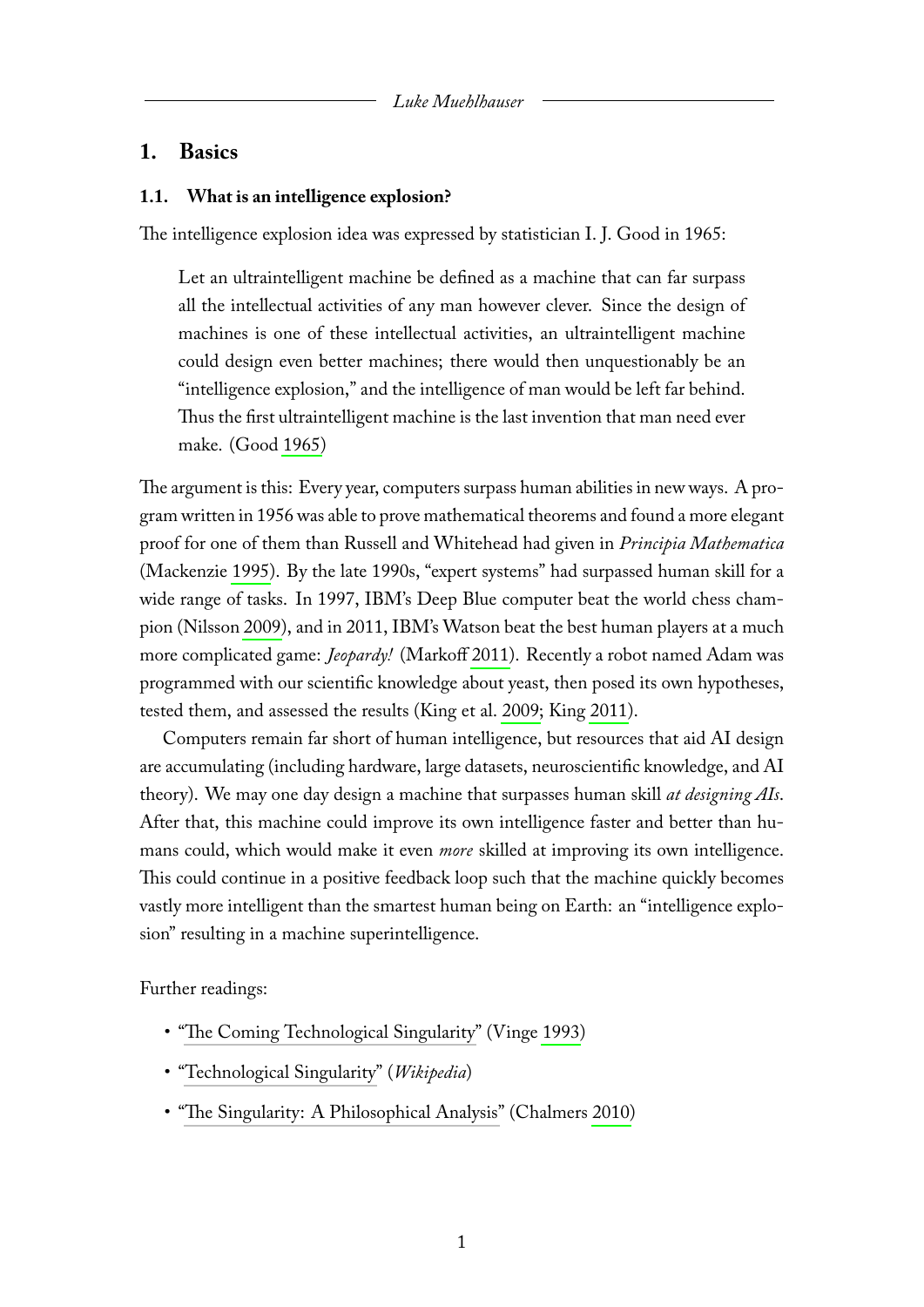# **2. How Likely Is an Intelligence Explosion?**

#### <span id="page-3-0"></span>**2.1. How is "intelligence" defined?**

Artificial intelligence researcher Shane Legg defines intelligence like this:

Intelligence measures an agent's ability to achieve goals in a wide range of environments. (Legg [2008\)](#page-19-4)

This is a bit vague, but it will serve as the working definition of "intelligence" for this FAQ.

Further readings:

- ["Intelligence"](http://en.wikipedia.org/wiki/Intelligence) (*Wikipedia*)
- ["Intelligence: Knowns and Unknowns"](http://dx.doi.org/10.1037/0003-066X.51.2.77) (Neisser et al. [1996\)](#page-19-5)
- *[Comparative Cognition: Experimental Explorations of Animal Intelligence](http://www.amazon.com/Comparative-Cognition-Experimental-Explorations-Intelligence/dp/019537780X)* (Wasserman and Zentall [2006\)](#page-20-1)

#### <span id="page-3-1"></span>**2.2. What is greater-than-human intelligence?**

Machines are already smarter than humans are at many specific tasks: performing calculations, playing chess, searching large data banks, detecting underwater mines, and more (Nilsson [2009\)](#page-19-1). But one thing that makes humans special is their *general* intelligence. Humans can intelligently adapt to radically new problems in the urban jungle or outer space for which evolution could not have prepared them. Humans can solve problems for which their brain hardware and software were never trained. Humans can even examine the processes that produce their own intelligence [\(cognitive neuroscience\)](http://en.wikipedia.org/wiki/Cognitive_neuroscience) and design new kinds of intelligence never seen before [\(artificial intelligence\)](http://en.wikipedia.org/wiki/Artificial_intelligence).

To possess greater-than-human intelligence, a machine must be able to achieve goals more effectively than humans can, in a wider range of environments than humans can. This kind of intelligence involves the capacity not just to do science and play chess but also to manipulate the social environment.

Computer scientist Marcus Hutter has described a formal model called AIXI that he says possesses the greatest general intelligence possible (Hutter [2005\)](#page-18-3). But to implement it would require more computing power than all the matter in the universe can provide. Several projects try to approximate AIXI while still being computable—for example, MC-AIXI (Veness et al. [2011\)](#page-20-2).

Still, there remains much work to be done before greater-than-human intelligence can be achieved in machines. Greater-than-human intelligence need not be achieved by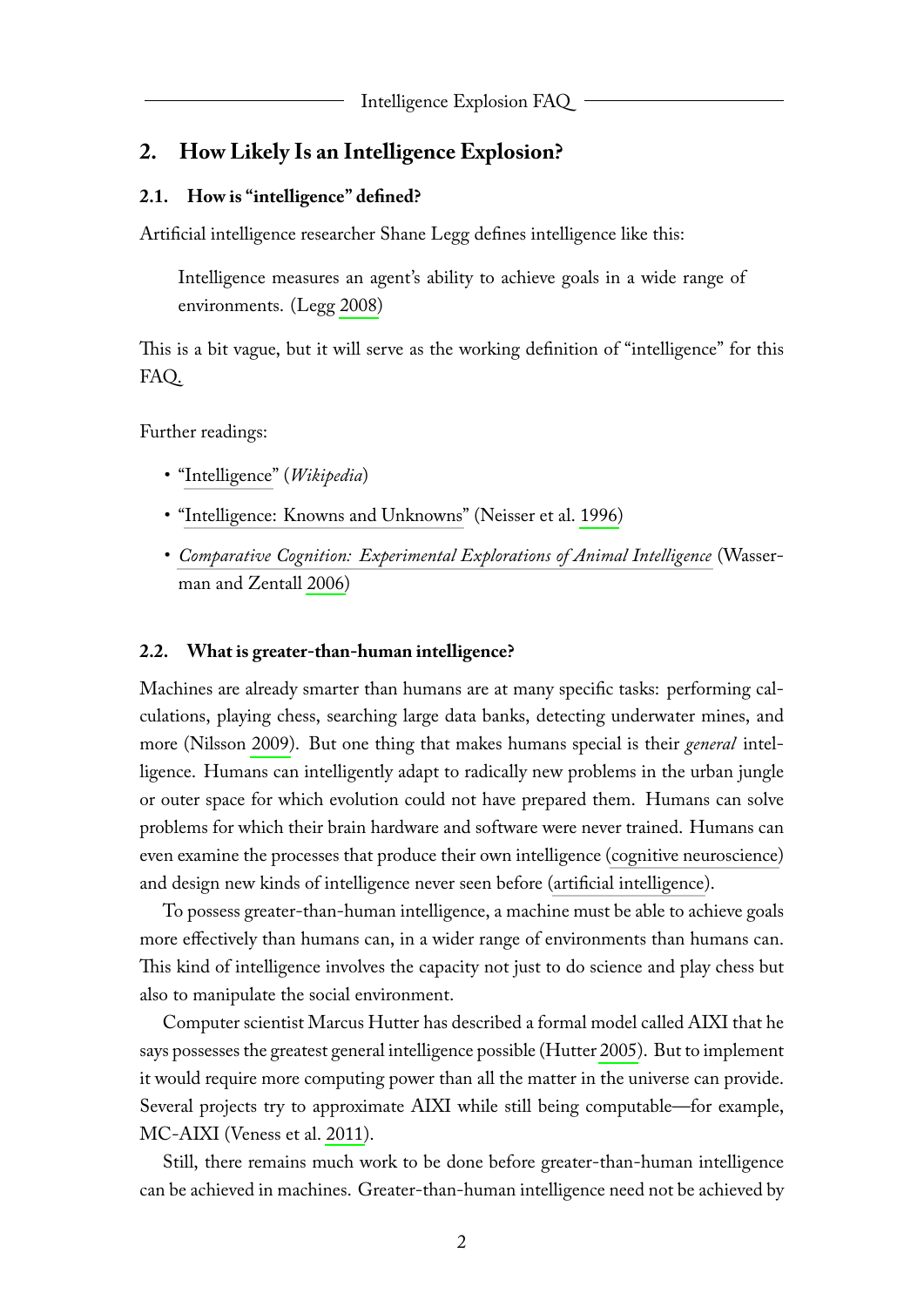directly programming a machine to be intelligent. It could also be achieved by wholebrain emulation, by biological cognitive enhancement, or by brain-computer interfaces (see below).

Further readings:

- *[Artificial General Intelligence](http://www.amazon.com/Artificial-General-Intelligence-Cognitive-Technologies/dp/354023733X)* (Goertzel and Pennachin [2007\)](#page-18-4)
- *[Whole Brain Emulation: A Roadmap](http://www.philosophy.ox.ac.uk/__data/assets/pdf_file/0019/3853/brain-emulation-roadmap-report.pdf)* (Sandberg and Bostrom [2008\)](#page-20-3)
- ["Cognitive Enhancement: Methods, Ethics, Regulatory Challenges"](http://dx.doi.org/10.1007/s11948-009-9142-5) (Bostrom and Sandberg [2009\)](#page-17-1)
- ["Brain-Computer Interface"](http://en.wikipedia.org/wiki/Brain%E2%80%93computer_interface) (*Wikipedia*)

# <span id="page-4-0"></span>**2.3. What is whole-brain emulation?**

Whole-brain emulation (WBE), or "mind uploading," consists of computer emulation of all the cells and connections in a human brain. Even if the underlying principles of general intelligence prove difficult to discover, we might still emulate an entire human brain and make it run at a million times its normal speed (computer circuits communicate *much* faster than neurons do). So this would not lead immediately to smarter-thanhuman intelligence, but it would lead to faster-than-human intelligence. A WBE could be backed up (leading to a kind of immortality), and it could be copied so that hundreds or millions of WBEs could work on separate problems in parallel. If WBEs are created, they may therefore be able to solve scientific problems far more rapidly than ordinary humans, accelerating further technological progress.

Further readings:

- *[Whole Brain Emulation: A Roadmap](http://www.philosophy.ox.ac.uk/__data/assets/pdf_file/0019/3853/brain-emulation-roadmap-report.pdf)* (Sandberg and Bostrom [2008\)](#page-20-3)
- [The Blue Brain Project](http://bluebrain.epfl.ch)

# <span id="page-4-1"></span>**2.4. What is biological cognitive enhancement?**

There may be genes or molecules that can be modified to improve general intelligence. Researchers have already done this in mice: they overexpressed the NR2B gene, which improved those mice's memory beyond that of any other mice of any species (Tang et al. [1999\)](#page-20-4). Biological cognitive enhancement in humans may cause an intelligence explosion to occur more quickly than it otherwise would.

Further reading: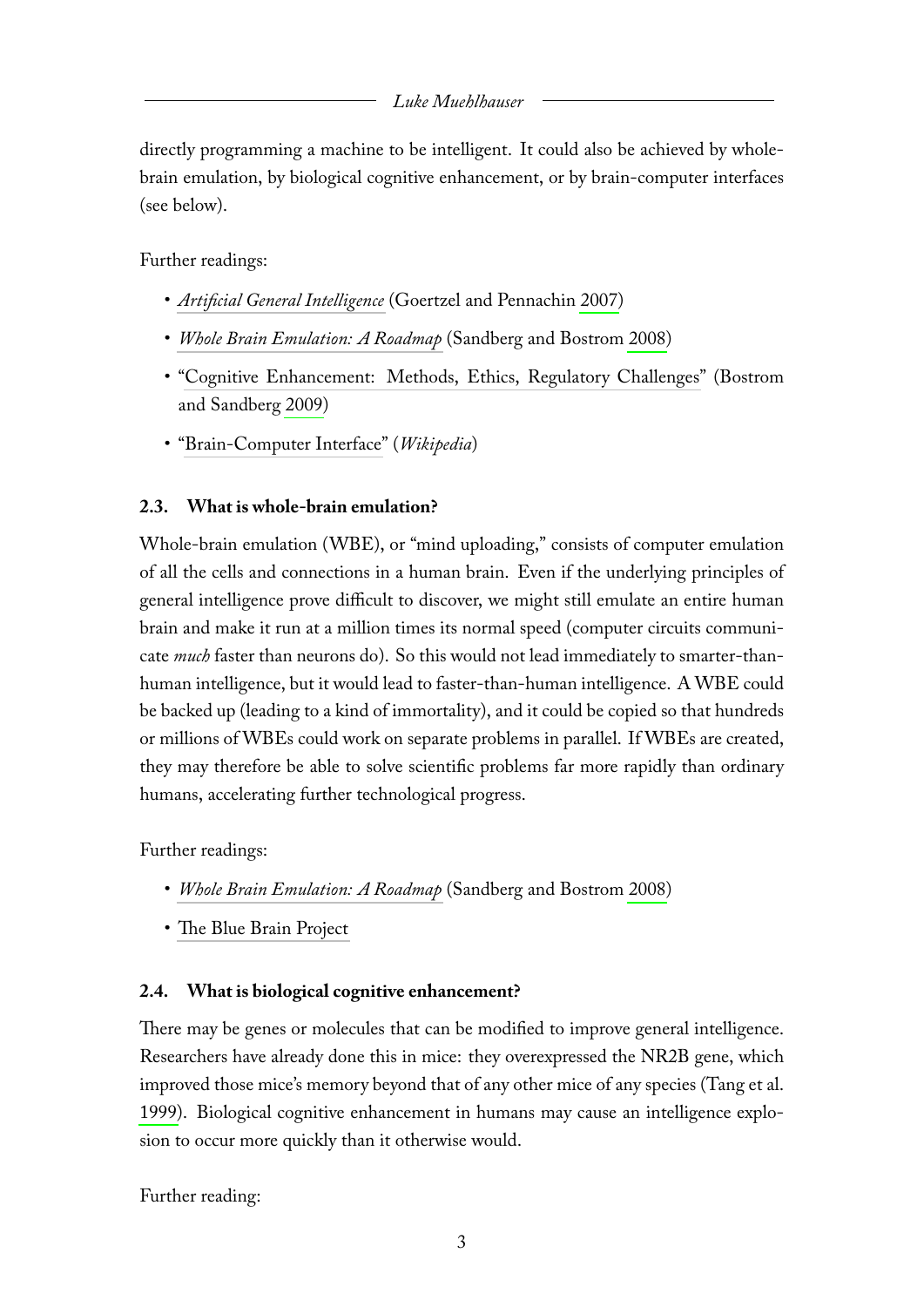• ["Cognitive Enhancement: Methods, Ethics, Regulatory Challenges"](http://dx.doi.org/10.1007/s11948-009-9142-5) (Bostrom and Sandberg [2009\)](#page-17-1)

# <span id="page-5-0"></span>**2.5. What are brain-computer interfaces?**

A brain-computer interface (BCI) is a direct communication pathway between the brain and a computer device. BCI research is heavily funded and has already met with dozens of successes. Three successes in human BCIs are [a device](http://archives.cnn.com/2002/HEALTH/06/13/cov.bionic.eye/index.html) that restores (partial) sight to the blind, [cochlear implants](http://en.wikipedia.org/wiki/Cochlear_implant) that restore hearing to the deaf, and [a device](http://dx.doi.org/10.1038/nature04970) that allows use of an artificial hand by direct thought (Hochberg et al. [2006\)](#page-18-5).

Such devices restore impaired functions, but many researchers also expect to augment and improve normal human abilities with BCIs. [Ed Boyden](http://edboyden.org/) is researching these opportunities as the lead of the [Synthetic Neurobiology Group](http://syntheticneurobiology.org/) at MIT. Such devices might hasten the arrival of the intelligence explosion, if only by improving human intelligence so that the hard problems of AI can be solved more rapidly.

Further reading:

• ["Brain-Computer Interface"](http://en.wikipedia.org/wiki/Brain%E2%80%93computer_interface) (*Wikipedia*)

# <span id="page-5-1"></span>**2.6. How could general intelligence be programmed into a machine?**

There are many paths to artificial general intelligence. One path is to imitate the human brain by using neural nets or evolutionary algorithms to build dozens of separate components which can then be pieced together (Martinetz and Schulten [1991;](#page-19-6) Grossberg [1992;](#page-18-6) de Garis [2007\)](#page-18-7). Another path is to start with a formal model of perfect general intelligence and try to approximate that (Hutter [2007;](#page-18-8) Schmidhuber [2007\)](#page-20-5). A third path is to focus on developing a "seed AI" that can recursively self-improve, such that it can learn to be intelligent on its own without needing to first achieve human-level general intelligence (Yudkowsky [2007a\)](#page-21-0). [Eurisko](http://en.wikipedia.org/wiki/Eurisko) is a self-improving AI in a limited domain but is not able to achieve human-level general intelligence.

Further reading:

• "Contemporary Approaches to Artificial General Intelligence" (Pennachin and Goertzel [2007\)](#page-19-7) in *[Artificial General Intelligence](http://www.amazon.com/Artificial-General-Intelligence-Cognitive-Technologies/dp/354023733X)* (Goertzel and Pennachin [2007\)](#page-18-4)

### <span id="page-5-2"></span>**2.7. What is superintelligence?**

Nick Bostrom defined "superintelligence" as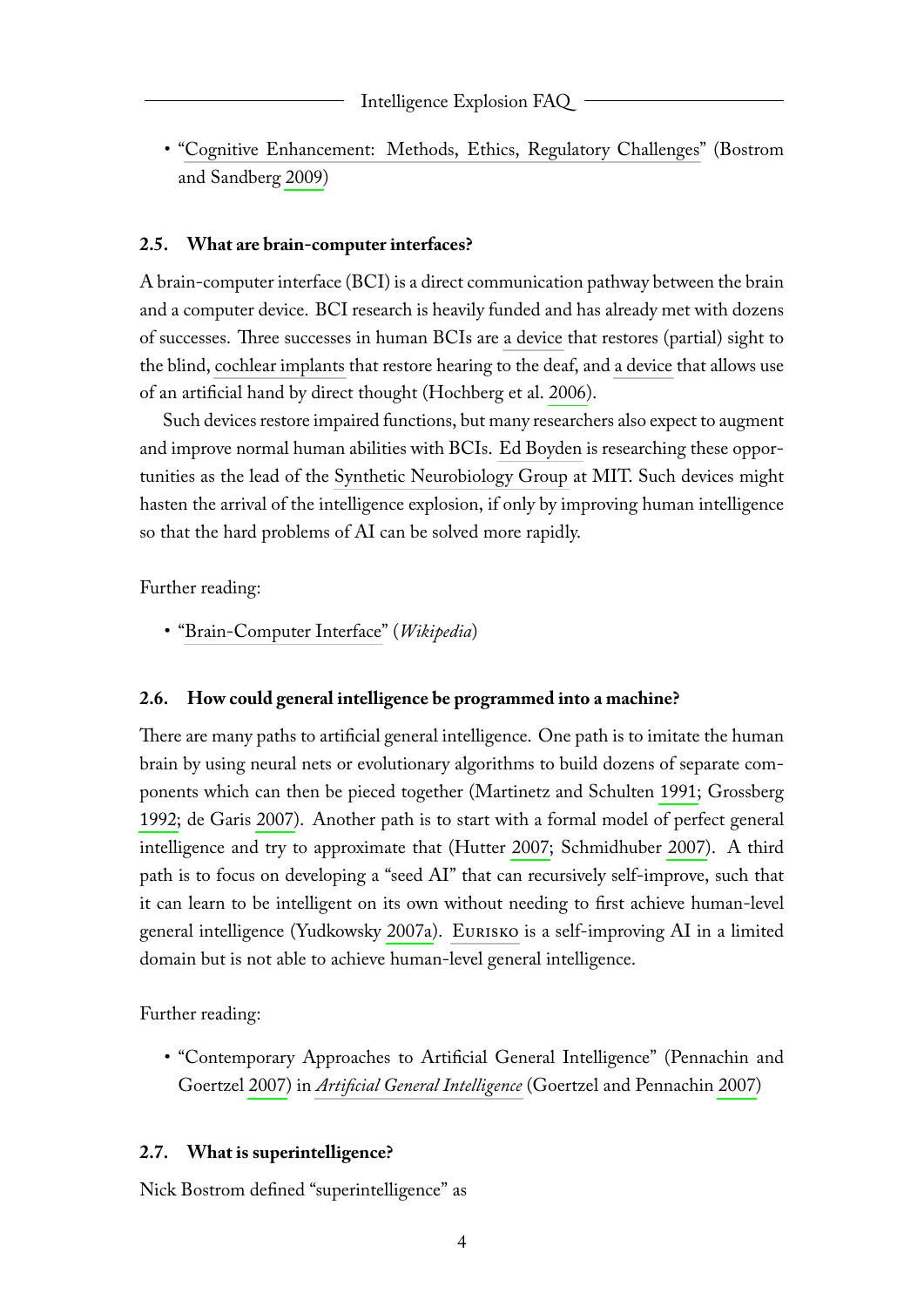an intellect that is much smarter than the best human brains in practically every field, including scientific creativity, general wisdom and social skills. (Bostrom [1998\)](#page-17-2)

This definition includes vague terms like "much" and "practically," but it will serve as the working definition for superintelligence in this FAQ. An intelligence explosion would lead to machine superintelligence, and some believe that an intelligence explosion is the most likely path to superintelligence.

Further reading:

- ["How Long Before Superintelligence?"](http://www.nickbostrom.com/superintelligence.html) (Bostrom [1998\)](#page-17-2)
- *[Machine Super Intelligence](http://www.vetta.org/documents/Machine_Super_Intelligence.pdf)* (Legg [2008\)](#page-19-4)

# <span id="page-6-0"></span>**2.8. When will the intelligence explosion happen?**

Predicting the future is risky business. There are many philosophical, scientific, technological, and social uncertainties relevant to the arrival of the intelligence explosion. Because of this, experts disagree on when the intelligence explosion will occur. Here are some of their predictions:

- Futurist Ray Kurzweil predicts that machines will reach human-level intelligence by 2030 and that we will reach "a profound and disruptive transformation in human capability" by 2045 (Kurzweil [2005\)](#page-19-8).
- Intel's chief technology officer, Justin Rattner, [expects](http://www.techwatch.co.uk/2008/08/22/intel-predicts-singularity-by-2048/) "a point when human and artificial intelligence [merge] to create something bigger than itself" by 2048 (Rattner [2008\)](#page-19-9).
- AI researcher Eliezer Yudkowsky [expects](http://commonsenseatheism.com/?p=12147) the intelligence explosion by 2060 (Yudkowsky [2011\)](#page-21-1).
- Philosopher David Chalmers has over 50% credence in the intelligence explosion occurring by 2100 (Chalmers [2010\)](#page-18-2).
- Quantum computing expert Michael Nielsen [estimates](http://michaelnielsen.org/blog/what-should-a-reasonable-person-believe-about-the-singularity/) that the probability of the intelligence explosion occurring by 2100 is between 0.2% and about 70% (Nielsen [2011\)](#page-19-10).
- In 2009, at the AGI-09 conference, experts were asked when AI might reach superintelligence with massive new funding. The median estimates were that machine superintelligence could be achieved by 2045 (with 50% confidence) or by 2100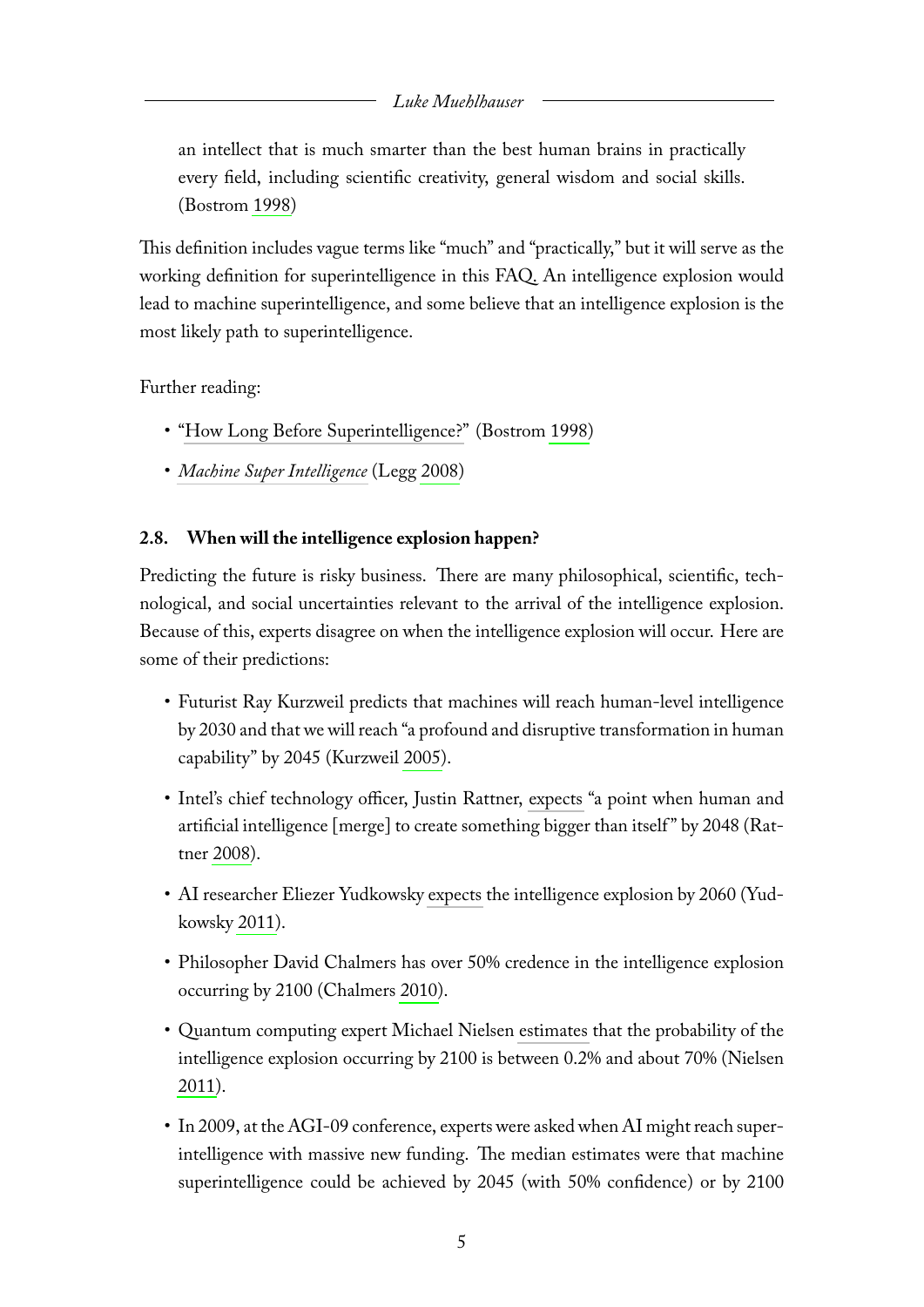(with 90% confidence). Of course, attendees to this conference were self-selected to think that near-term artificial general intelligence is plausible (Baum, Goertzel, and Goertzel [2011\)](#page-17-3).

- iRobot CEO [Rodney Brooks](http://itc.conversationsnetwork.org/shows/detail3400.html) and cognitive scientist [Douglas Hofstadter](http://video.google.com/videoplay?docid=8832143373632003914) allow that the intelligence explosion may occur in the future, but probably not in the twentyfirst century.
- Roboticist Hans Moravec predicts that AI will surpass human intelligence ["well](http://www.scientificamerican.com/article.cfm?id=rise-of-the-robots) [before 2050"](http://www.scientificamerican.com/article.cfm?id=rise-of-the-robots) (Moravec [1999\)](#page-19-11).
- In a 2005 survey of twenty-six contributors to a series of reports on emerging technologies, the median estimate for machines reaching human-level intelligence was 2085 (Bainbridge [2006\)](#page-17-4).
- Participants in a 2011 intelligence conference at Oxford gave a median estimate of 2050 for when there will be a 50% of human-level machine intelligence, and a median estimate of 2150 for when there will be a 90% chance of human-level machine intelligence (Sandberg and Bostrom [2011\)](#page-20-6).
- On the other hand, 41% of the participants in the AI50 conference (in 2006) [stated](http://hplusmagazine.com/2010/02/05/how-long-till-human-level-ai/) that machine intelligence would *never* reach the human level (Goertzel, Baum, and Goertzel [2010\)](#page-18-9).

Further reading:

• ["How Long Until Human-Level AI? Results from an Expert Assessment"](http://dx.doi.org/10.1016/j.techfore.2010.09.006) (Baum, Goertzel, and Goertzel [2011\)](#page-17-3)

# <span id="page-7-0"></span>**2.9. Might an intelligence explosion never occur?**

Dreyfus [\(1972\)](#page-18-10) and Penrose [\(1994\)](#page-19-12) have argued that human cognitive abilities can't be emulated by a computational machine. Searle [\(1980\)](#page-20-7) and Block [\(1981\)](#page-17-5) argue that certain kinds of machines cannot have a mind (consciousness, intentionality, etc.). But these objections need not concern those who predict an intelligence explosion (Chalmers [2010\)](#page-18-2).

We can reply to Dreyfus and Penrose by noting that the intelligence explosion idea does not require an AI to be a classical computational system. And we can reply to Searle and Block by noting that the intelligence explosion does not depend on machines having consciousness or other properties of "mind," only that they be able to solve problems better than humans can in a wide variety of unpredictable environments. As Edsger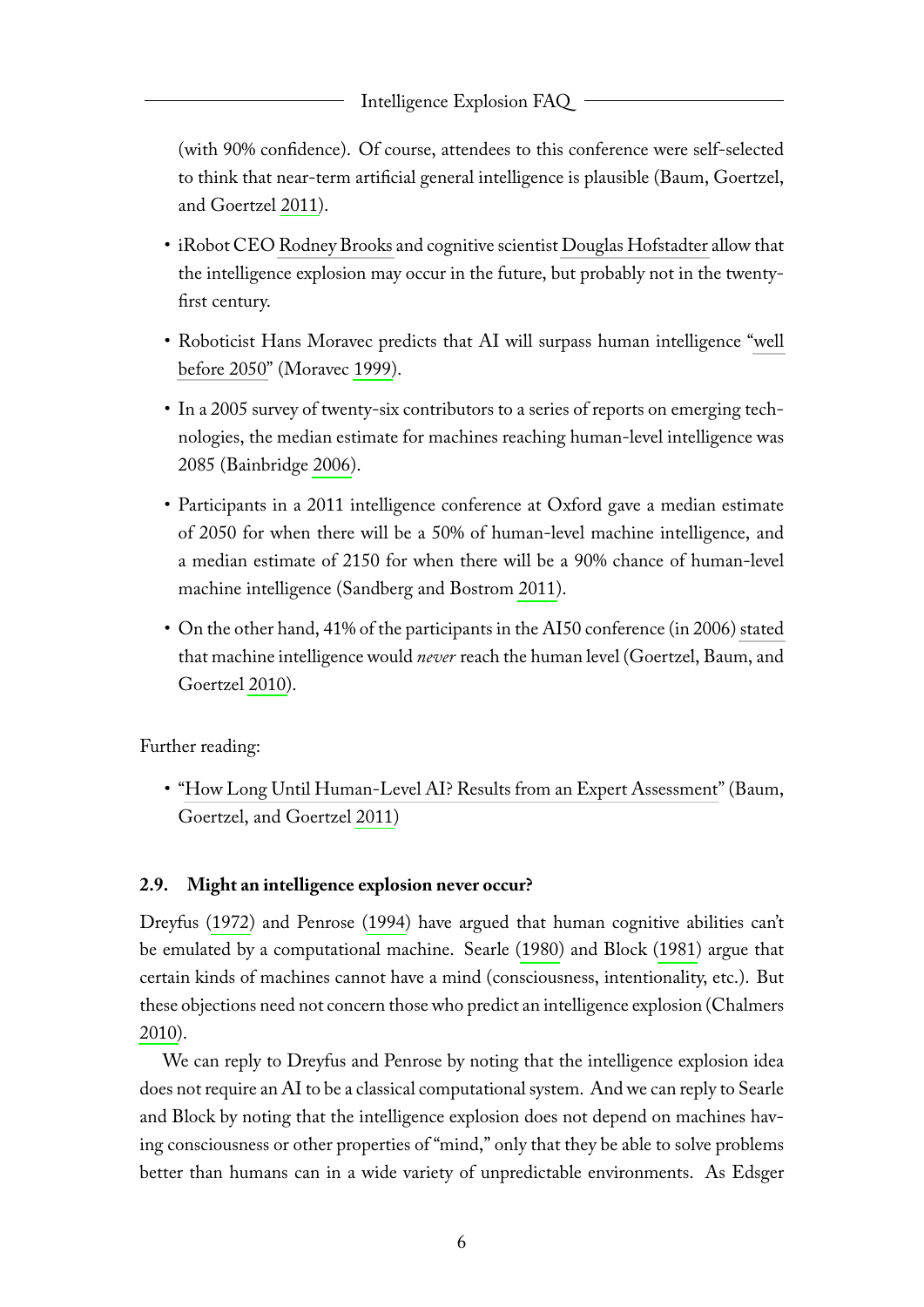Dijkstra once said, the question of whether a machine can *really* think is "no more interesting than the question of whether a submarine can swim."

Others who are pessimistic about the intelligence explosion occurring within the next few centuries don't have a specific objection but instead think there are hidden obstacles that will reveal themselves and slow or halt progress toward machine superintelligence (Baum, Goertzel, and Goertzel [2011\)](#page-17-3).

Finally, a global catastrophe like nuclear war or a large asteroid impact could so damage human civilization that the intelligence explosion never occurs. Or a stable and global totalitarianism could prevent the technological development required for an intelligence explosion to occur (Caplan [2008\)](#page-17-6).

# <span id="page-8-0"></span>**3. Consequences of an Intelligence Explosion**

#### <span id="page-8-1"></span>**3.1. Why would great intelligence produce great power?**

Intelligence is powerful (Yudkowsky [2007c;](#page-21-2) Legg [2008\)](#page-19-4). One might say that intelligence is no match for a gun, or for someone with lots of money, but both guns and money were produced by intelligence. If not for our intelligence, humans would still be foraging the savannah for food.

Intelligence is what caused humans to dominate the planet in the blink of an eye (on evolutionary timescales). Intelligence is what allows us to eradicate diseases, and what gives us the potential to eradicate ourselves with nuclear war. Intelligence gives us superior strategic skills, superior social skills, superior economic productivity, and the power of invention.

A machine with superintelligence would be able to hack into vulnerable networks via the Internet, commandeer those resources for additional computing power, take over mobile machines connected to networks connected to the Internet, use them to build additional machines, perform scientific experiments to understand the world better than humans can, invent quantum computing and nanotechnology, manipulate the social world better than we can, and do whatever it could to give itself more power to achieve its goals—all at a speed much faster than humans could respond to.

#### <span id="page-8-2"></span>**3.2. How could an intelligence explosion be useful?**

A machine superintelligence, if programmed with the right motivations, could potentially solve all the problems that humans are trying to solve but haven't had the ingenuity or processing speed to solve yet. A superintelligence might cure disabilities and diseases, achieve world peace, give humans vastly longer and healthier lives, eliminate food and energy shortages, boost scientific discovery and space exploration, and so on.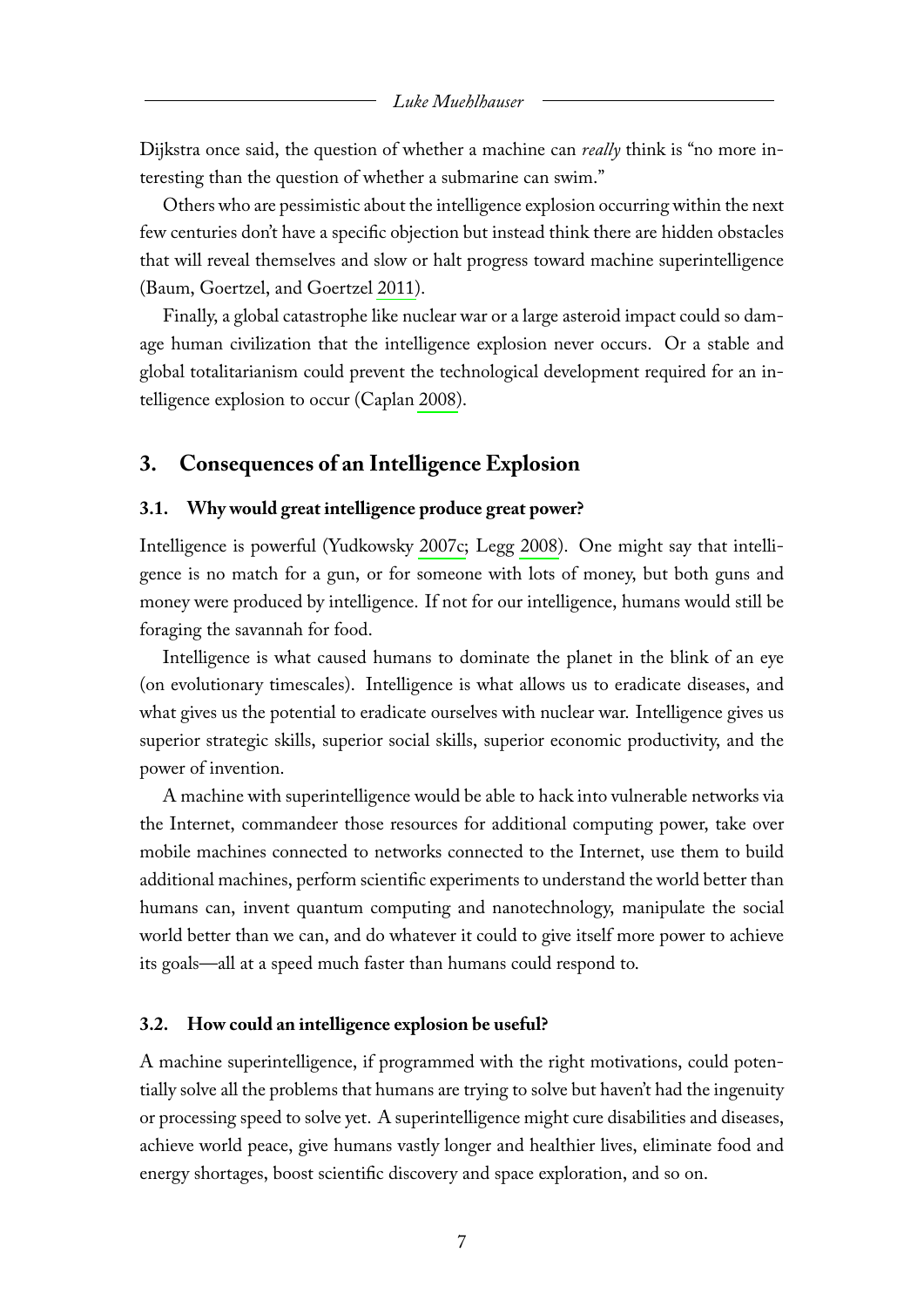Furthermore, humanity faces several existential risks in the twenty-first century, including global nuclear war, bioweapons, superviruses, and more (Bostrom and Ćirković [2008\)](#page-17-7). A superintelligent machine would be more capable of solving those problems than humans are.

Further reading:

• ["Artificial Intelligence as a Positive and Negative Factor in Global Risk"](http://intelligence.org/files/AIPosNegFactor.pdf) (Yudkowsky [2008\)](#page-21-3)

#### <span id="page-9-0"></span>**3.3. How might an intelligence explosion be dangerous?**

If programmed with the wrong motivations, a machine could be malevolent toward humans and intentionally exterminate our species. More likely, it could be designed with motivations that initially appear safe (and easy to program) to its designers, but that turn out to be best fulfilled (given sufficient power) by reallocating resources from sustaining human life to other projects (Omohundro [2008\)](#page-19-13). As Yudkowsky [writes,](http://intelligence.org/files/AIPosNegFactor.pdf) "the AI does not hate you, nor does it love you, but you are made out of atoms which it can use for something else."

Since weak AIs with many different motivations could best achieve their goals by faking benevolence until they are powerful, safety testing to avoid this could be very challenging. Alternatively, competitive pressures, both economic and military, might lead AI designers to try to use other methods to control AIs with undesirable motivations. As those AIs became more sophisticated this could eventually lead to one risk too many.

Even a machine successfully designed with motivations of benevolence towards humanity could easily go awry when it discovered implications of its decision criteria unanticipated by its designers. For example, a superintelligence programmed to maximize human happiness might find it easier to rewire human neurology so that humans are happiest when sitting quietly in jars than to build and maintain a utopian world that caters to the complex and nuanced whims of current human neurology.

Further readings:

- ["Artificial intelligence as a positive and negative factor in global risk"](http://intelligence.org/files/AIPosNegFactor.pdf) (Yudkowsky [2008\)](#page-21-3)
- <span id="page-9-1"></span>• ["The Singularity: A Philosophical Analysis"](http://www.ingentaconnect.com/content/imp/jcs/2010/00000017/f0020009/art00001) (Chalmers [2010\)](#page-18-2)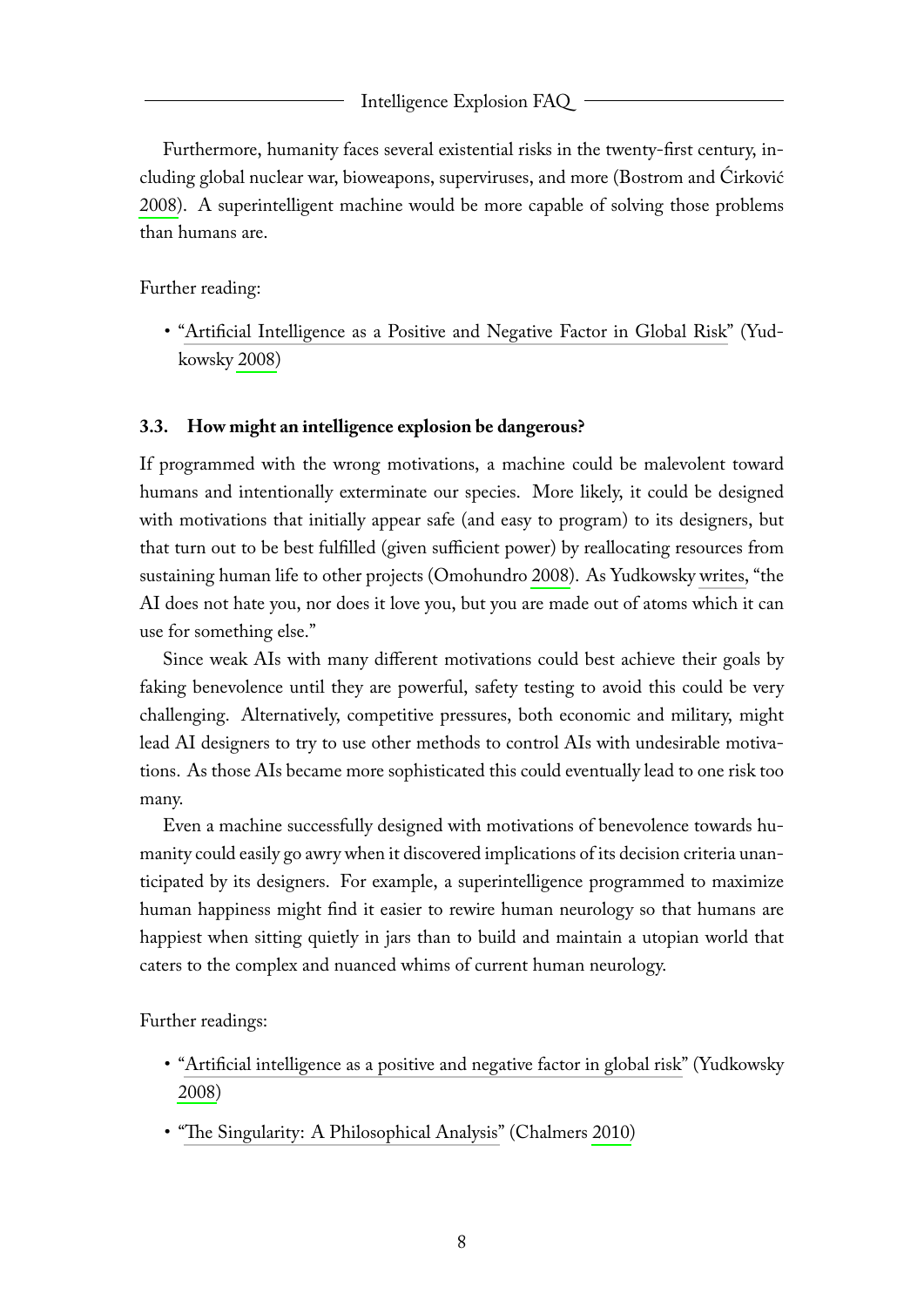## **4. Friendly AI**

#### <span id="page-10-0"></span>**4.1. What is Friendly AI?**

A Friendly Artificial Intelligence (Friendly AI) is an artificial intelligence that is *friendly* to humanity—one that has a good rather than bad effect on humanity.

AI researchers continue to make progress with machines that make their own decisions, and there is a growing awareness that we need to design machines to act safely and ethically. This research program goes by many names: "machine ethics" (McLaren [2005;](#page-19-14) Powers [2005;](#page-19-15) Anderson and Anderson [2006,](#page-17-8) [2011\)](#page-17-9), "machine morality" (Wallach, Allen, and Smit [2008\)](#page-20-8), "artificial morality" (Danielson [1992\)](#page-18-11), "computational ethics" (Allen [2002\)](#page-17-10), "computational metaethics" (Lokhorst [2011\)](#page-19-16), "Friendly AI" (Yudkowsky [2001\)](#page-21-4), and "robo-ethics" or "robot ethics" (Capurro et al. [2006;](#page-17-11) Sawyer [2007\)](#page-20-9).

The most immediate concern may be in battlefield robots; the US Department of Defense contracted Ronald Arkin to design a system for ensuring ethical behavior in autonomous battlefield robots (Arkin [2009\)](#page-17-12). The US Congress has declared that a third of America's ground systems must be robotic by 2025, and by 2030 the US Air Force [plans](http://commonsenseatheism.com/?p=14918) to have swarms of bird-sized flying robots that operate semi-autonomously for weeks at a time.

But Friendly AI research is not only concerned with battlefield robots or machine ethics in general. It is concerned with a problem of a much larger scale: designing AI that would remain safe and friendly after the intelligence explosion.

A machine superintelligence would be enormously powerful. Successful implementation of Friendly AI could mean the difference between a solar system of unprecedented happiness and a solar system in which all available matter has been converted into parts for achieving the superintelligence's goals.

It must be noted that Friendly AI is a harder project than often supposed. As explored below, commonly suggested solutions for Friendly AI are likely to fail because of two features possessed by any superintelligence:

- 1. *Superpower*: A superintelligent machine will have unprecedented powers to reshape reality, and therefore will achieve its goals with highly efficient methods that confound human expectations and desires.
- 2. *Literalness*: A superintelligent machine will make decisions based on the mechanisms it is designed with, not the hopes its designers had in mind when they programmed those mechanisms. It will act only on precise specifications of rules and values, and will do so in ways that need not respect the complexity and subtlety (Schroeder [2004;](#page-20-10) Yudkowsky [2007b;](#page-21-5) Kringelbach and Berridge [2009\)](#page-19-17) of what humans value. A demand like "maximize human happiness" sounds simple to us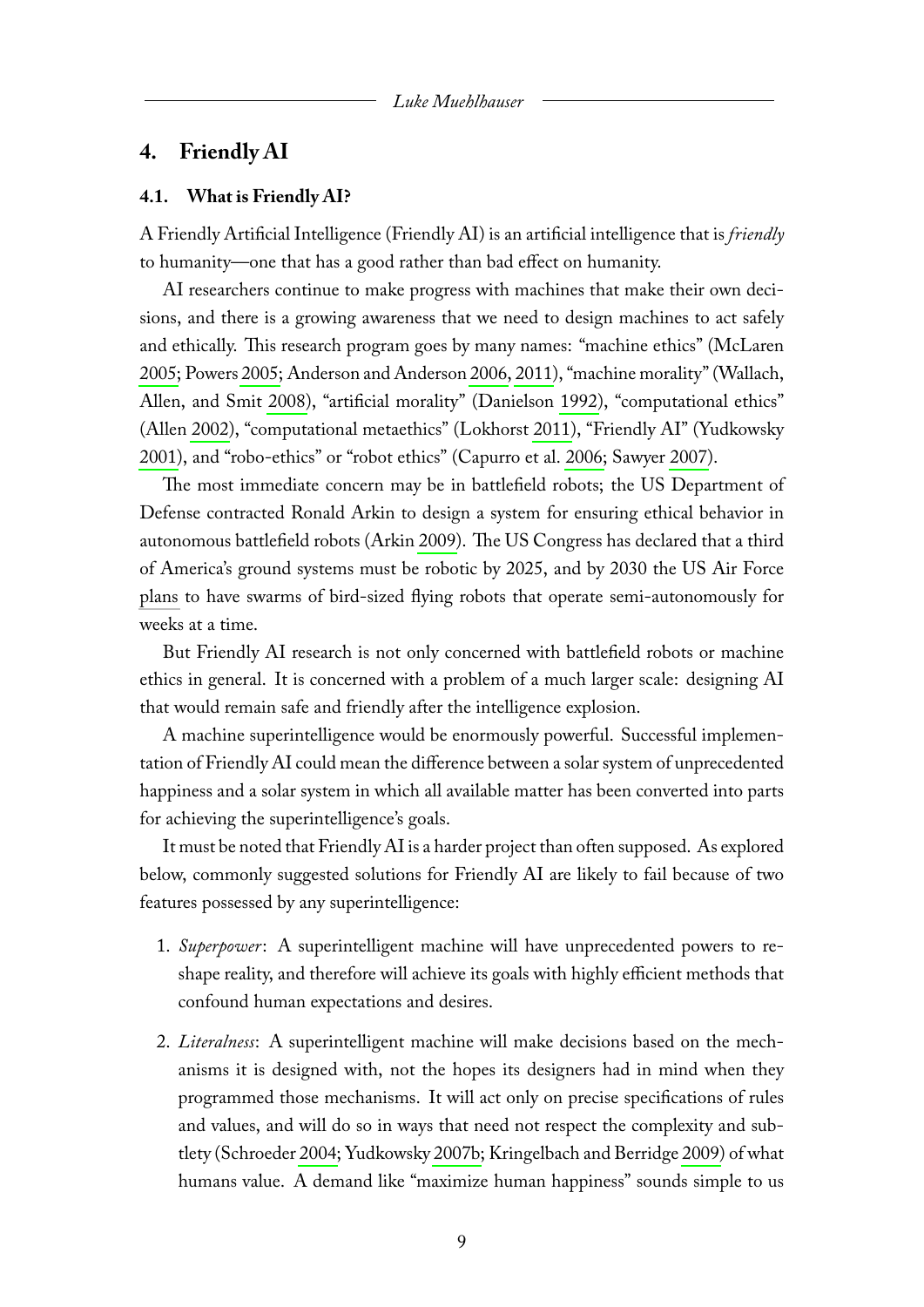because it contains few words, but philosophers and scientists have failed for centuries to explain *exactly* what this means and certainly have not translated it into a form sufficiently rigorous for AI programmers to use.

Further readings:

- ["Friendly Artificial Intelligence"](http://en.wikipedia.org/wiki/Friendly_artificial_intelligence) (*Wikipedia*)
- ["The Singularity: Humanity's Last Invention?"](http://www.npr.org/2011/01/11/132840775/The-Singularity-Humanitys-Last-Invention) (Kaste [2011\)](#page-18-12)
- ["What is Friendly AI?"](http://friendly-ai.com/) (SIAI)
- ["A Review of Proposals toward Safe AI"](http://adarti.blogspot.com/2011/04/review-of-proposals-toward-safe-ai.html) (Fox [2011\)](#page-18-13)
- ["Friendly AI: A Bibliography"](http://commonsenseatheism.com/?p=14047) (Muehlhauser [2011\)](#page-19-18)

#### <span id="page-11-0"></span>**4.2. What can we expect the motivations of a superintelligent machine to be?**

Except in the case of whole-brain emulation, there is no reason to expect a superintelligent machine to have motivations anything like those of humans. Human minds represent a tiny dot in the vast space of all possible mind designs, and very different kinds of minds are unlikely to share to complex motivations unique to humans and other mammals.

Whatever its goals, a superintelligence would tend to commandeer resources that could help it achieve its goals, including the energy and elements on which human life depends. It would not stop because of a concern for humans or other intelligences that is built into all possible mind designs. Rather, it would pursue its particular goal and give no thought to concerns that seem natural to that particular species of primate called *Homo sapiens*.

There are, however, some basic instrumental motivations we can expect superintelligent machines to display, because they are useful for achieving its goals, no matter what its goals are. For example, an AI will "want" to self-improve, to be optimally rational, to retain its original goals, to acquire resources, and to protect itself—because all these things help it achieve the goals with which it was originally programmed.

Further readings:

- "The Basic AI Drives" (Omohundro [2008\)](#page-19-13) in *[Artificial General Intelligence 2008:Pro](http://www.amazon.com/Artificial-General-Intelligence-2008-Applications/dp/1586038338/)[ceedings of the First AGI Conference](http://www.amazon.com/Artificial-General-Intelligence-2008-Applications/dp/1586038338/)* (Wang, Goertzel, and Franklin [2008\)](#page-20-11)
- <span id="page-11-1"></span>• *[Basic AI Drives and Catastrophic Risks](http://intelligence.org/files/BasicAIDrives.pdf)* (Shulman [2010\)](#page-20-12)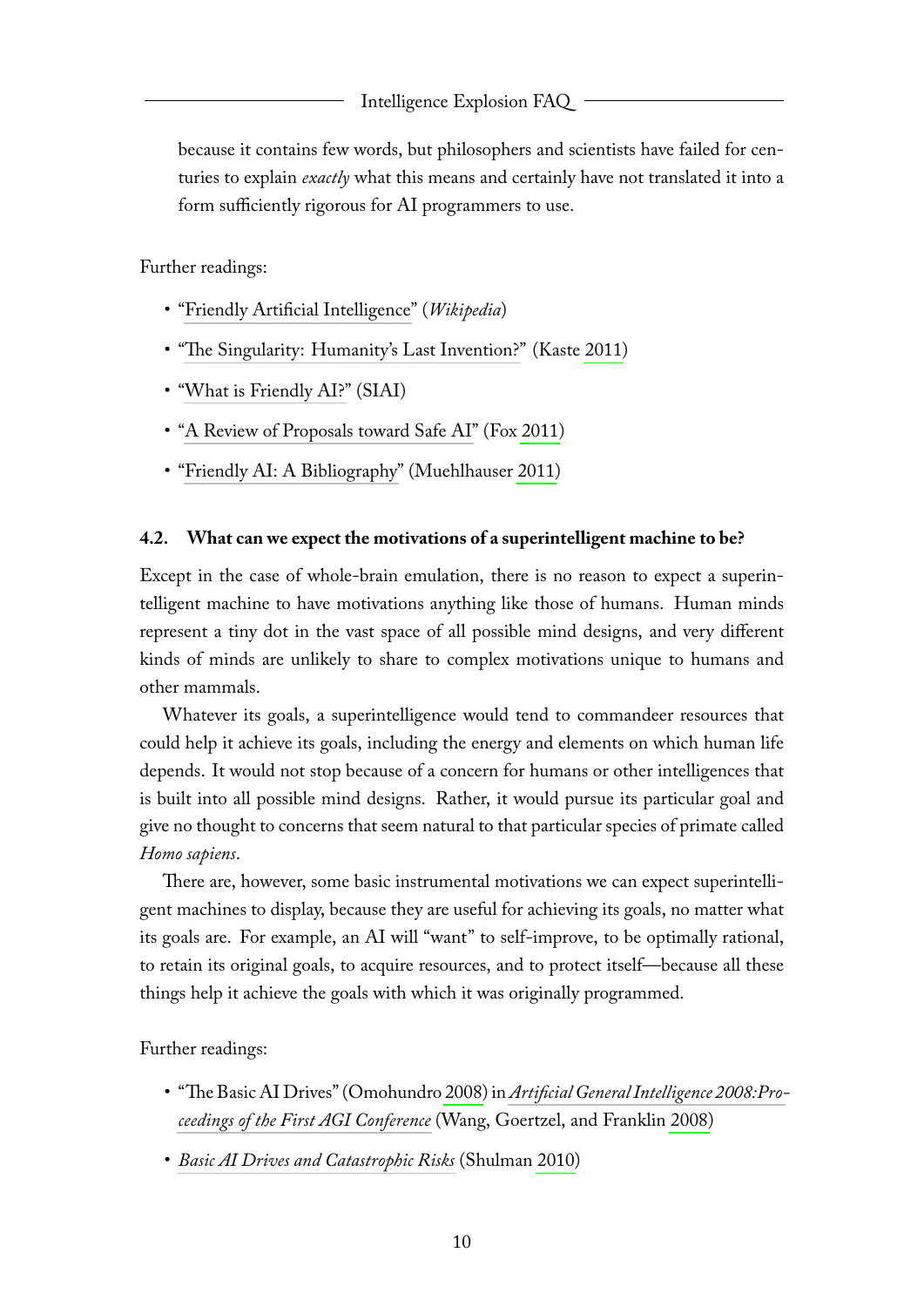#### **4.3. Can't we just keep the superintelligence in a box, with no access to the Internet?**

"AI-boxing" is a common suggestion: why not use a superintelligent machine as a kind of question-answering oracle and never give it access to the Internet or any motors with which to move itself and acquire resources beyond what we give it? There are several reasons to suspect that AI-boxing will not work in the long run:

- 1. Whatever goals the creators designed the superintelligence to achieve, it will be more able to achieve those goals if given access to the Internet and other means of acquiring additional resources. So there will be tremendous temptation to let the AI out of its box.
- 2. [Preliminary experiments](http://yudkowsky.net/singularity/aibox) in AI-boxing do not inspire confidence (Yudkowsky [2002\)](#page-21-6). And a superintelligence will generate far more persuasive techniques than we can imagine for getting humans to let it out of the box.
- 3. If one superintelligence has been created, then other labs or even independent programmers will be only weeks or decades away from creating a second superintelligence, and then a third, and then a fourth. You cannot hope to successfully contain all superintelligences created around the world by hundreds of people for hundreds of different purposes.

#### <span id="page-12-0"></span>**4.4. Can't we just program the superintelligence not to harm us?**

Science fiction author Isaac Asimov told stories about robots programmed with the Three Laws of Robotics (Asimov [1942\)](#page-17-13): (1) a robot may not injure a human being or, through inaction, allow a human being to come to harm; (2) a robot must obey any orders given to it by human beings, except where such orders would conflict with the First Law; and (3) a robot must protect its own existence as long as such protection does not conflict with the First or Second Law. But Asimov's stories tended to illustrate why such rules would go wrong (Anderson [2008\)](#page-17-14).

Still, could we program constraints into a superintelligence that would keep it from harming us? Probably not.

One approach would be to implement constraints as rules or mechanisms that prevent a machine from taking actions that it would normally take to fulfill its goals: perhaps "filters" that intercept and cancel harmful actions, or "censors" that detect and suppress potentially harmful plans within a superintelligence.

Constraints of this kind, no matter how elaborate, are nearly certain to fail for a simple reason: they pit human design skills against superintelligence. A superintelligence would correctly see these constraints as obstacles to the achievement of its goals and would do everything in its power to remove or circumvent them. Perhaps it would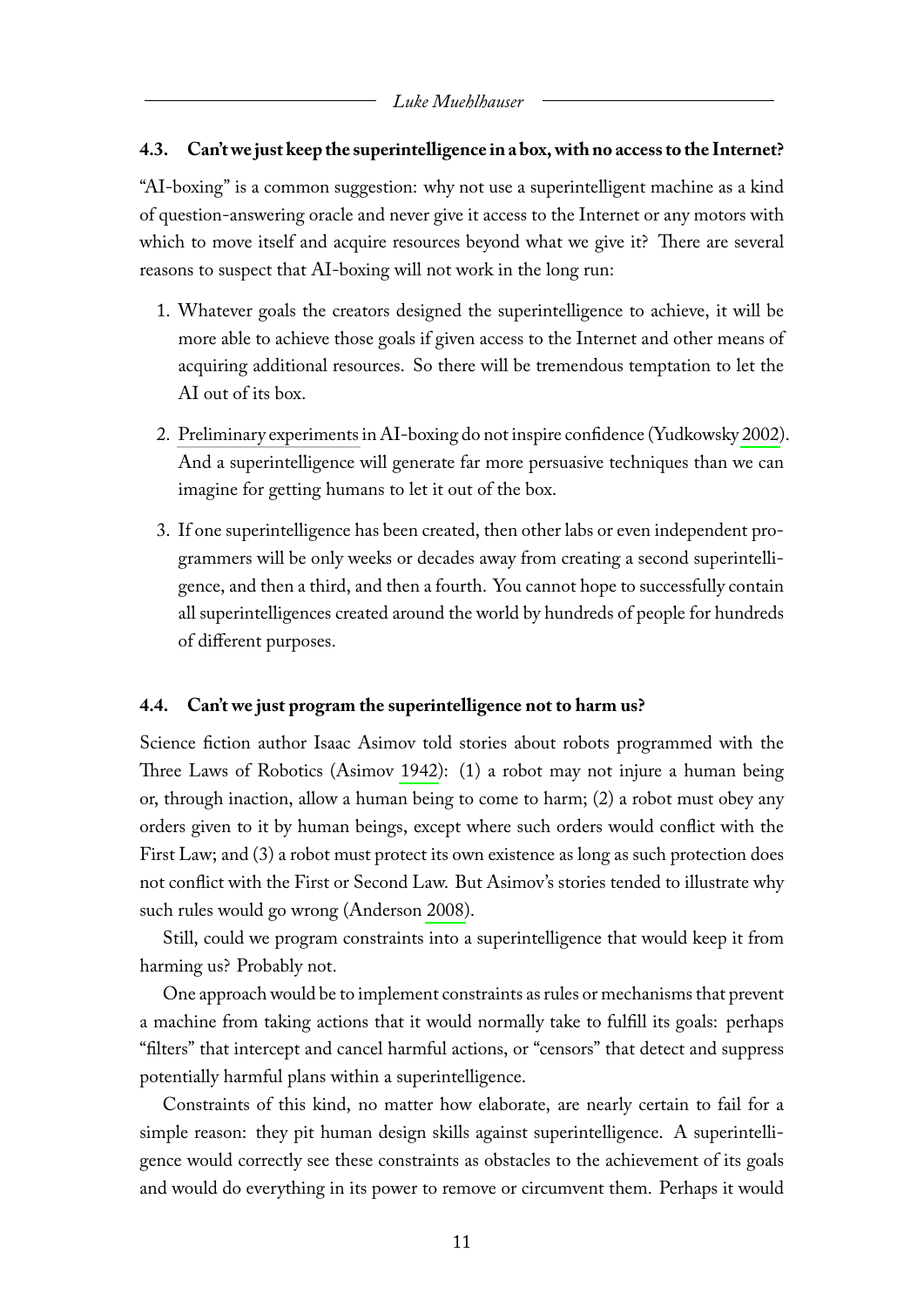delete the section of its source code that contains the constraint. If we were to block this by adding another constraint, it could create new machines that didn't have the constraint written into them, or fool us into removing the constraints ourselves. Further constraints may seem impenetrable to humans, but would likely be defeated by a superintelligence. Counting on humans to out-think a superintelligence is not a viable solution.

If constraints *on top of* goals are not feasible, could we put constraints *inside of* goals? If a superintelligence had a goal of avoiding harm to humans, it would not be motivated to remove this constraint, avoiding the problem we pointed out above. Unfortunately, the intuitive notion of "harm" is very difficult to specify in a way that doesn't lead to very bad results when used by a superintelligence. If "harm" is defined in terms of human pain, a superintelligence could rewire humans so that they don't feel pain. If "harm" is defined in terms of thwarting human desires, it could rewire human desires. And so on.

If, instead of trying to fully specify a term like "harm," we decide to explicitly list all of the actions a superintelligence ought to avoid, we run into a related problem: human valueis [complex and subtle,](http://lesswrong.com/lw/ld/the_hidden_complexity_of_wishes/) and it's unlikely we can come up with a list of all the things we *don't* want a superintelligence to do. This would be like writing a recipe for a cake that [reads:](http://lesswrong.com/lw/4qh/why_not_just_write_failsafe_rules_into_the/3nkv) "Don't use avocados. Don't use a toaster. Don't use vegetables . . ." and so on. Such a list can never be long enough.

# <span id="page-13-0"></span>**4.5. Can we program the superintelligence to maximize human pleasure or desire satisfaction?**

Let's consider the likely consequences of some [utilitarian](http://en.wikipedia.org/wiki/Utilitarianism) designs for Friendly AI.

An AI designed to minimize human suffering might simply kill all humans: no humans, no human suffering (Smart [1958;](#page-20-13) Russell and Norvig [2010\)](#page-20-14).

Or consider an AI designed to maximize human pleasure. Rather than build an ambitious utopia that caters to the complex and demanding wants of humanity for billions of years, it could achieve its goal more efficiently by wiring humans into Nozick's [expe](http://en.wikipedia.org/wiki/Experience_machine)[rience machines.](http://en.wikipedia.org/wiki/Experience_machine) Or it could rewire the ["liking" component](http://lesswrong.com/lw/4yq/the_neuroscience_of_pleasure/) of the brain's [reward system](http://www.scholarpedia.org/article/Reward) so that whichever hedonic hotspot (Smith et al. [2009\)](#page-20-15) paints sensations with a "pleasure gloss" (Aldridge and Berridge [2009;](#page-17-15) Frijda [2009\)](#page-18-14) is wired to maximize pleasure when humans sit in jars. That would be an easier world for the AI to build than one that caters to the complex and nuanced set of world states currently painted with the pleasure gloss by most human brains.

Likewise, an AI motivated to maximize objective desire satisfaction or reported subjective well-being could rewire human neurology so that both ends are realized whenever humans sit in jars. Or it could kill all humans (and animals) and replace them with beings made from scratch to attain objective desire satisfaction or subjective well-being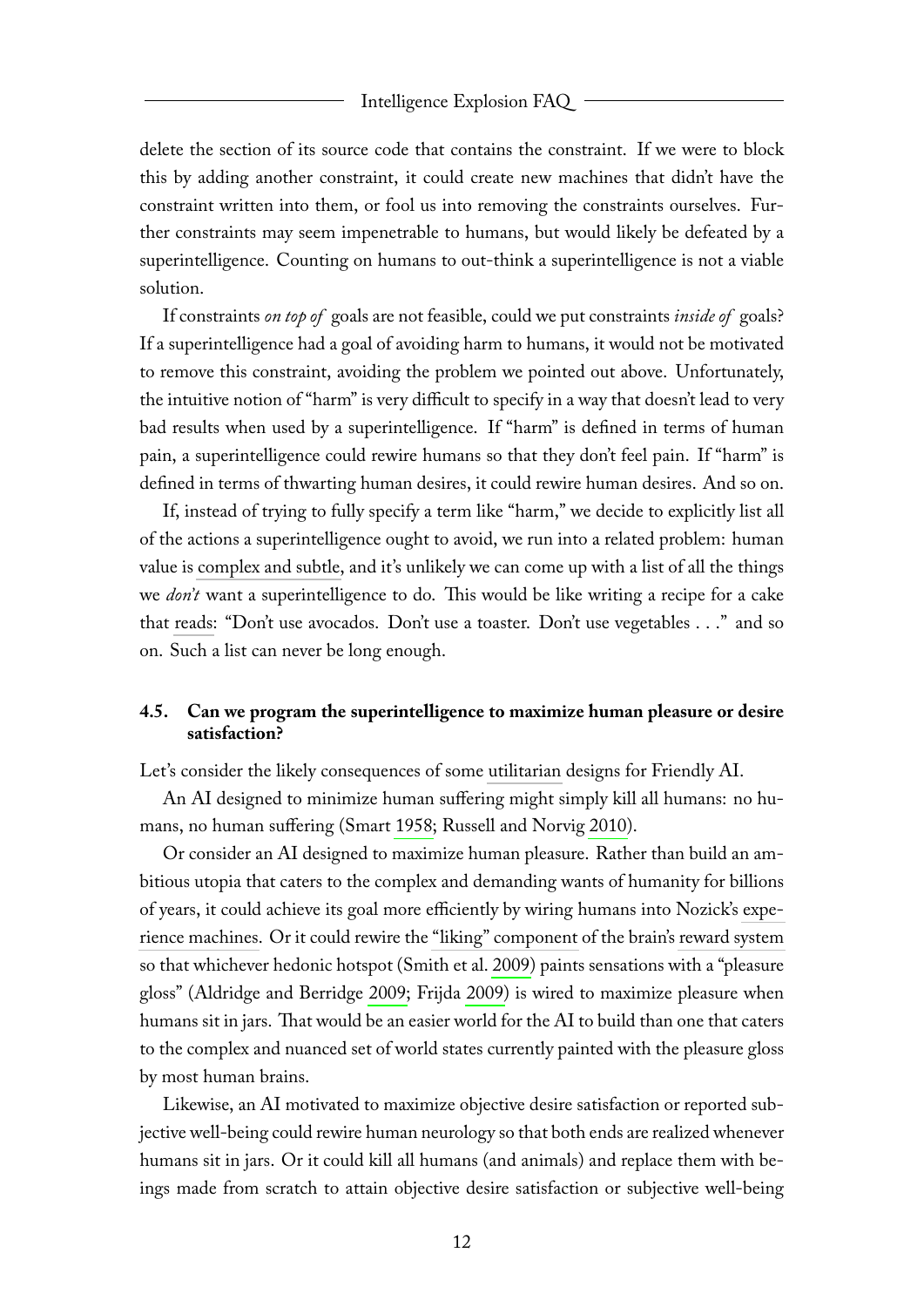#### *Luke Muehlhauser*

when sitting in jars. Either option might be easier for the AI to achieve than maintaining a utopian society catering to the complexity of human (and animal) desires. Similar problems afflict other utilitarian AI designs.

It's not just a problem of specifying goals, either. It is hard to predict how goals will change in a self-modifying agent. No current mathematical decision theory can process the decisions of a self-modifying agent.

So, while it may be *possible* to design a superintelligence that would do what we want, it's harder than one might initially think.

#### <span id="page-14-0"></span>**4.6. Can we teach a superintelligence a moral code with machine learning?**

Some have proposed (Rzepka and Araki [2005;](#page-20-16) Anderson, Anderson, and Armen [2005b;](#page-17-16) Guarini [2006;](#page-18-15) Honarvar and Ghasem-Aghaee [2009\)](#page-18-16) that we teach machines a moral code with case-based machine learning. The basic idea is this: Human judges would rate thousands of actions, character traits, desires, laws, or institutions as having varying degrees of moral acceptability. The machine would then find the connections between these cases and *learn* the principles behind morality, such that it could apply those principles to determine the morality of new cases not encountered during its training. This kind of machine learning has already been used to design machines that can, for example, detect underwater mines (Gorman and Sejnowski [1988\)](#page-18-17) after being fed hundreds of cases of mines and non-mines.

There are several reasons machine learning does not present an easy solution for Friendly AI. The first is that, of course, humans themselves hold deep disagreements about what is moral and immoral. But even if humans could be made to agree on all the training cases, at least two problems would remain.

The first problem is that training on cases from our present reality may not result in a machine that will make correct ethical decisions in a world radically reshaped by superintelligence.

The second problem is that a superintelligence may generalize the wrong principles due to coincidental patterns in the training data (Yudkowsky [2008\)](#page-21-3). Consider the parable of the machine trained to recognize camouflaged tanks in a forest. Researchers take a hundred photos of camouflaged tanks and a hundred photos of trees. They then train the machine on fifty photos of each, so that it learns to distinguish camouflaged tanks from trees. As a test, they show the machine the remaining fifty photos of each, and it classifies each one correctly. Success! However, later tests show that the machine classifies additional photos of camouflaged tanks and trees poorly. The problem turns out to be that the researchers' photos of camouflaged tanks had been taken on cloudy days, while their photos of trees had been taken on sunny days. The machine had learned to distinguish cloudy days from sunny days, not camouflaged tanks from trees.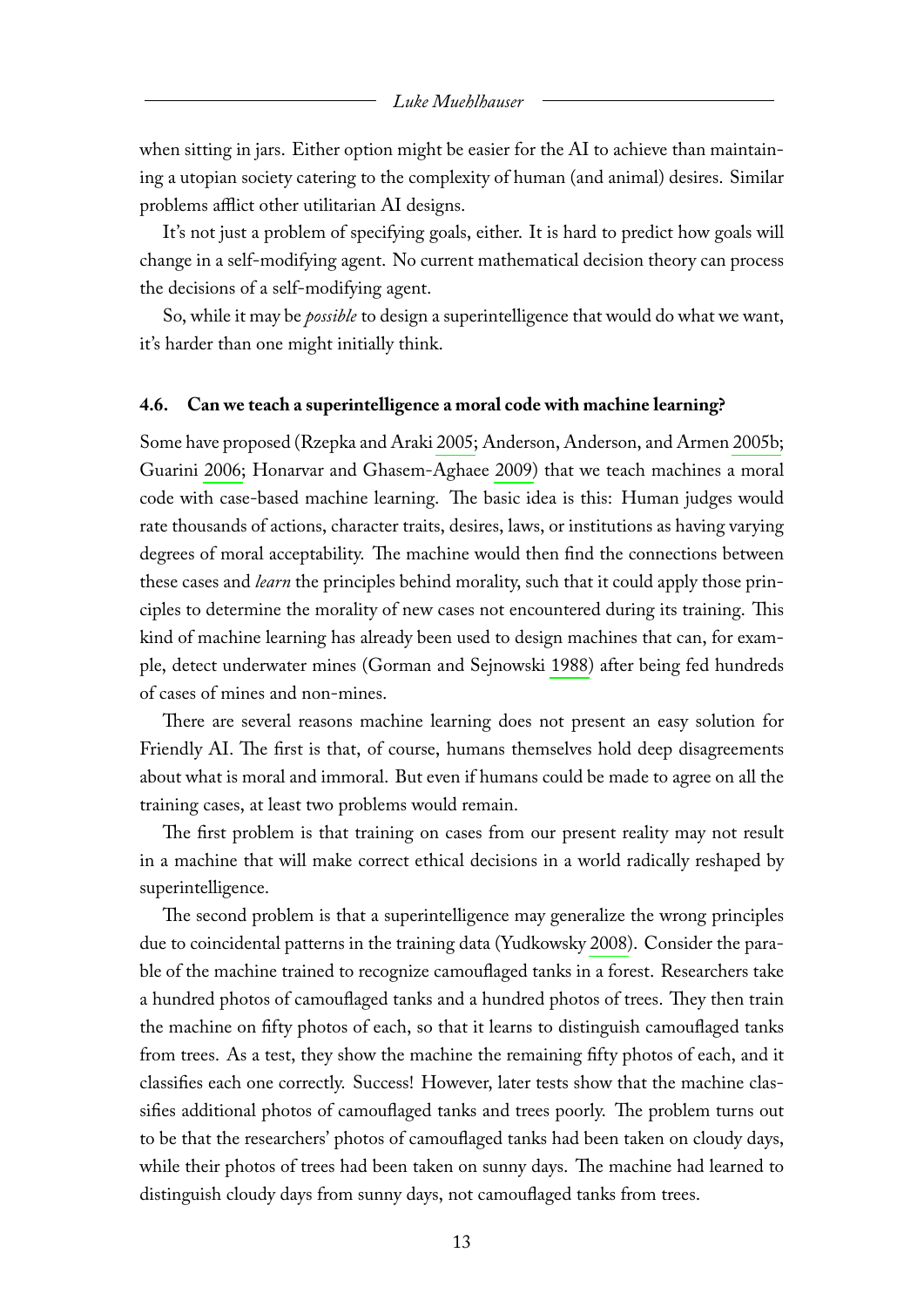Thus, it seems that trustworthy Friendly AI design must involve detailed models of the underlying processes generating human moral judgments, not only surface similarities of cases.

Further reading:

• ["Artificial Intelligence as a Positive and Negative Factor in Global Risk"](http://intelligence.org/files/AIPosNegFactor.pdf) (Yudkowsky [2008\)](#page-21-3)

# <span id="page-15-0"></span>**4.7. What is coherent extrapolated volition?**

Eliezer Yudkowsky has proposed coherent extrapolated volition as a solution to at least two problems facing Friendly AI design (Yudkowsky [2004\)](#page-21-7):

- 1. *The fragility of human values*: Yudkowsky [writes](http://lesswrong.com/lw/y3/value_is_fragile/) that "any future not shaped by a goal system with detailed reliable inheritance from human morals and metamorals will contain almost nothing of worth." The problem is that what humans value is complex and subtle, and difficult to specify. Consider the seemingly minor value of *novelty*. If a human-like value of novelty is not programmed into a superintelligent machine, it might explore the universe for valuable things up to a certain point and then maximize the most valuable thing it finds (the exploration-exploitation tradeoff [Azoulay-Schwartz, Kraus, and Wilkenfeld [2004\]](#page-17-17))—tiling the solar system with brains in vats wired into happiness machines, for example. When a superintelligence is in charge, you have to get its motivational system *exactly right* in order to *not* make the future undesirable.
- 2. *The locality of human values*: Imagine if the Friendly AI problem had faced the ancient Greeks, and they had programmed it with the most progressive moral values of their time. That would have led the world to a rather horrifying fate. But why should we think that humans have, in the twenty-first century, arrived at the apex of human morality? We can't risk programming a superintelligent machine with the moral values we happen to hold today. But then which moral values *do* we give it?

Yudkowsky [suggests](http://intelligence.org/files/CEV.pdf) that we build a "seed AI" to discover and then extrapolate the "coherent extrapolated volition" of humanity:

In poetic terms, our coherent extrapolated volition is our wish if we knew more, thought faster, were more the people we wished we were, had grown up farther together; where the extrapolation converges rather than diverges, where our wishes cohere rather than interfere; extrapolated as we wish that extrapolated, interpreted as we wish that interpreted. (Yudkowsky [2004\)](#page-21-7)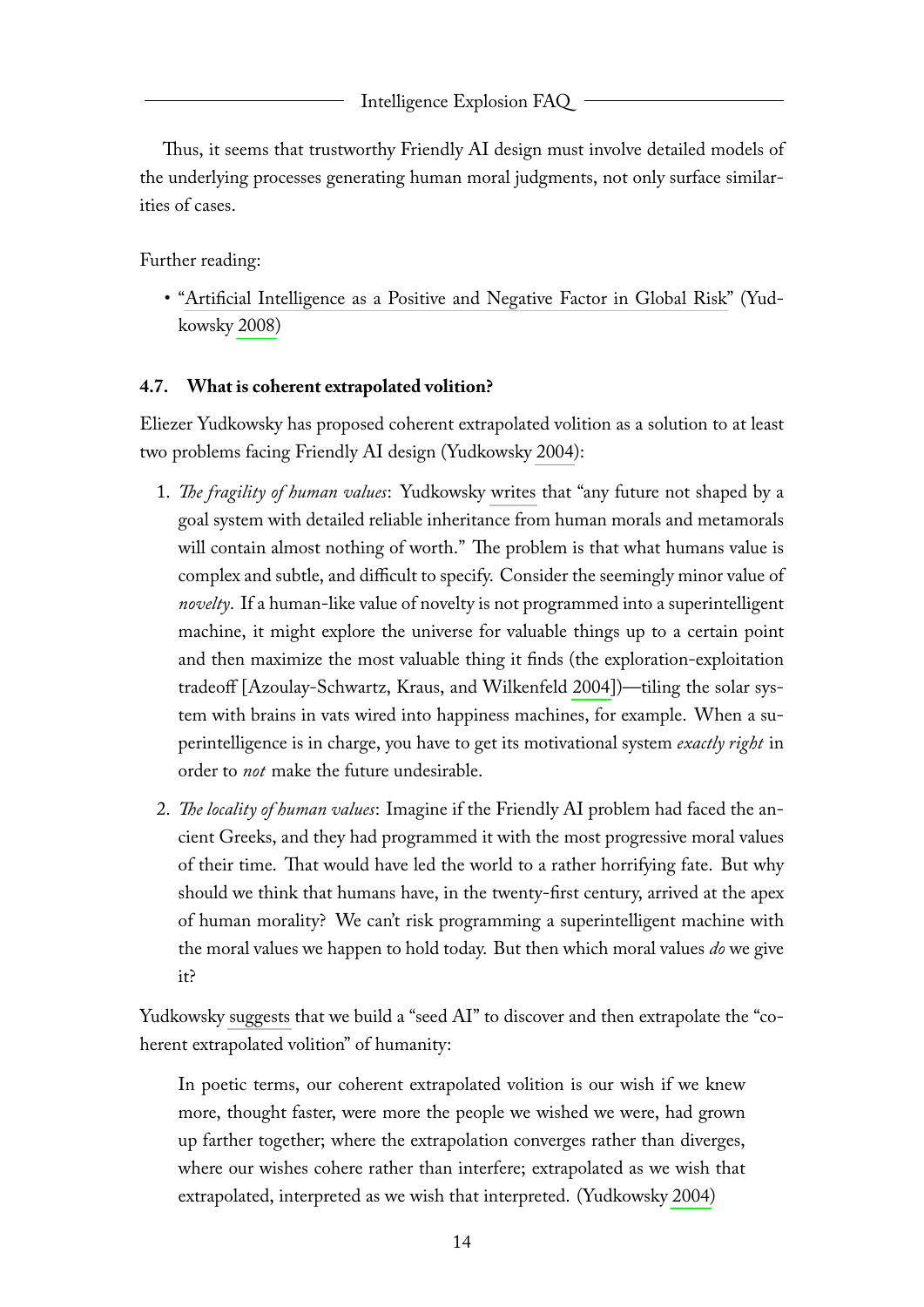#### *Luke Muehlhauser*

The seed AI would use the results of this examination and extrapolation of human values to program the motivational system of the superintelligence that would determine the fate of the galaxy.

However, some worry that the collective will of humanity won't converge on a coherent set of goals. Others [believe](http://multiverseaccordingtoben.blogspot.com/2010/10/singularity-institutes-scary-idea-and.html) that guaranteed friendliness is not possible, even by such elaborate and careful means.

Further reading:

• ["Coherent Extrapolated Volition"](http://intelligence.org/files/CEV.pdf) (Yudkowsky [2004\)](#page-21-7)

#### <span id="page-16-0"></span>**4.8. Can we add friendliness to any artificial intelligence design?**

Many AI designs that would generate an intelligence explosion would not have a "slot" in which a goal (such as "be friendly to human interests") could be placed. For example, if AI is made via whole-brain emulation, or evolutionary algorithms, or neural nets, or reinforcement learning, the AI will end up with some goal as it self-improves, but that eventual stable goal may be very difficult to predict in advance.

Thus, in order to design a Friendly AI, it is not sufficient to determine what "friendliness" is (and to specify it clearly enough that even a superintelligence will interpret it the way we want it to). We must also figure out how to build a general intelligence that satisfies a goal at all, and that stably retains that goal as it edits its own code to make itself smarter. This task is perhaps the primary difficulty in designing Friendly AI.

# <span id="page-16-1"></span>**4.9. Who is working on the Friendly AI problem?**

Today, Friendly AI research is being explored by the [Machine Intelligence Research In](http://intelligence.org)[stitute](http://intelligence.org) (in Berkeley, California), by the [Future of Humanity Institute](http://www.fhi.ox.ac.uk/) (in Oxford, U.K.), and by a few other researchers such as David Chalmers. Machine ethics researchers occasionally touch on the problem, for example Wendell Wallach and Colin Allen in *[Moral Machines](http://www.amazon.com/Moral-Machines-Teaching-Robots-Right/dp/0199737975/)* (Wallach and Allen [2009\)](#page-20-17).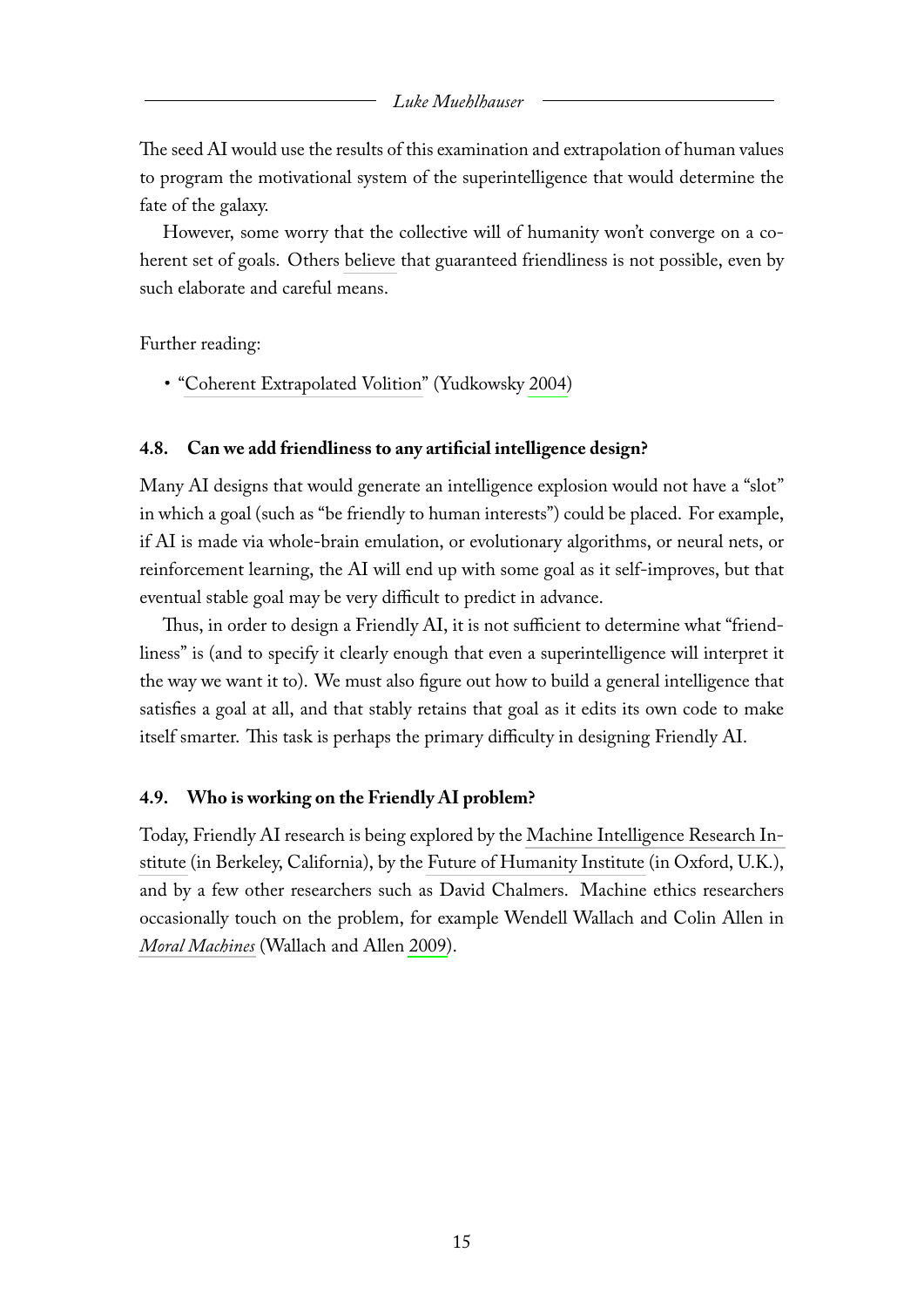# <span id="page-17-0"></span>**References**

- <span id="page-17-15"></span>Aldridge, J. Wayne, and Kent C. Berridge. 2009. "Neural Coding of Pleasure: 'Rose-Tinted Glasses' of the Ventral Pallidum." In Kringelbach and Berridge [2009,](#page-19-17) 62–73.
- <span id="page-17-10"></span>Allen, Colin. 2002. "Calculated Morality: Ethical Computing in the Limit." In *Cognitive, Emotive and Ethical Aspects of Decision Making & Human Action,* edited by Iva Smit and George E. Lasker, 19–23. Vol. 1. Windsor, ON: International Institute for Advanced Studies in Systems Research / Cybernetics.
- <span id="page-17-8"></span>Anderson, Michael, and Susan Leigh Anderson, eds. 2006. "Machine Ethics." Special issue, *IEEE Intelligent Systems* 21 (4). doi:[10.1109/MIS.2006.69](http://dx.doi.org/10.1109/MIS.2006.69).
- <span id="page-17-9"></span>, eds. 2011. *Machine Ethics.* New York: Cambridge University Press.
- <span id="page-17-18"></span>Anderson, Michael, Susan Leigh Anderson, and Chris Armen, eds. 2005a. *Machine Ethics: Papers from the 2005 AAAI Fall Symposium.* Technical Report, FS-05-06. AAAI Press, Menlo Park, CA. [http:](http://www.aaai.org/Library/Symposia/Fall/fs05-06) [//www.aaai.org/Library/Symposia/Fall/fs05-06](http://www.aaai.org/Library/Symposia/Fall/fs05-06).

<span id="page-17-16"></span>. 2005b. "Towards Machine Ethics: Implementing Two Action-Based Ethical Theories." In Anderson, Anderson, and Armen [2005a,](#page-17-18) 1–7.

- <span id="page-17-14"></span>Anderson, Susan Leigh. 2008. "Asimov's 'Three Laws of Robotics' and Machine Metaethics." *AI & Society* 22 (4): 477–493. doi:[10.1007/s00146-007-0094-5](http://dx.doi.org/10.1007/s00146-007-0094-5).
- <span id="page-17-12"></span>Arkin, Ronald C. 2009. *Governing Lethal Behavior in Autonomous Robots.* Boca Raton, FL: CRC Press.
- <span id="page-17-13"></span>Asimov, Isaac. 1942. "Runaround." *Astounding Science-Fiction,* March, 94–103.
- <span id="page-17-17"></span>Azoulay-Schwartz, Rina, Sarit Kraus, and Jonathan Wilkenfeld. 2004. "Exploitation vs. Exploration: Choosing a Supplier in an Environment of Incomplete Information." *Decision Support Systems* 38 (1): 1–18. doi:[10.1016/S0167-9236\(03\)00061-7](http://dx.doi.org/10.1016/S0167-9236(03)00061-7).
- <span id="page-17-4"></span>Bainbridge, William Sims. 2006. "Survey of NBIC Applications." In *Managing Nano-Bio-Info-Cogno Innovations: Converging Technologies in Society,* edited by William Sims Bainbridge and Mihail C. Roco, 337–346. Dordrecht, The Netherlands: Springer.
- <span id="page-17-3"></span>Baum, Seth D., Ben Goertzel, and Ted G. Goertzel. 2011. "How Long Until Human-Level AI? Results from an Expert Assessment." *Technological Forecasting and Social Change* 78 (1): 185–195. doi:[10.](http://dx.doi.org/10.1016/j.techfore.2010.09.006) [1016/j.techfore.2010.09.006](http://dx.doi.org/10.1016/j.techfore.2010.09.006).
- <span id="page-17-5"></span>Block, Ned. 1981. "Psychologism and Behaviorism." *Philosophical Review* 90 (1): 5–43. doi:[10.2307/](http://dx.doi.org/10.2307/2184371) [2184371](http://dx.doi.org/10.2307/2184371).
- <span id="page-17-2"></span>Bostrom, Nick. 1998. "How Long Before Superintelligence?" *International Journal of Futures Studies* 2.
- <span id="page-17-7"></span>Bostrom, Nick, and Milan M. Ćirković, eds. 2008. *Global Catastrophic Risks.*New York: Oxford University Press.
- <span id="page-17-1"></span>Bostrom, Nick, and Anders Sandberg. 2009. "Cognitive Enhancement: Methods, Ethics, Regulatory Challenges." *Science and Engineering Ethics* 15 (3): 311–341. doi:[10.1007/s11948-009-9142-5](http://dx.doi.org/10.1007/s11948-009-9142-5).
- <span id="page-17-6"></span>Caplan, Bryan. 2008. "The Totalitarian Threat." In Bostrom and Ćirković [2008,](#page-17-7) 504–519.
- <span id="page-17-11"></span>Capurro, Rafael,Thomas Hausmanninger, KarstenWeber, and FelixWeil, eds. 2006. "Ethics in Robotics." Special issue, *International Review of Information Ethics* 6. [http://www.i-r-i-e.net/issue6.](http://www.i-r-i-e.net/issue6.htm) [htm](http://www.i-r-i-e.net/issue6.htm).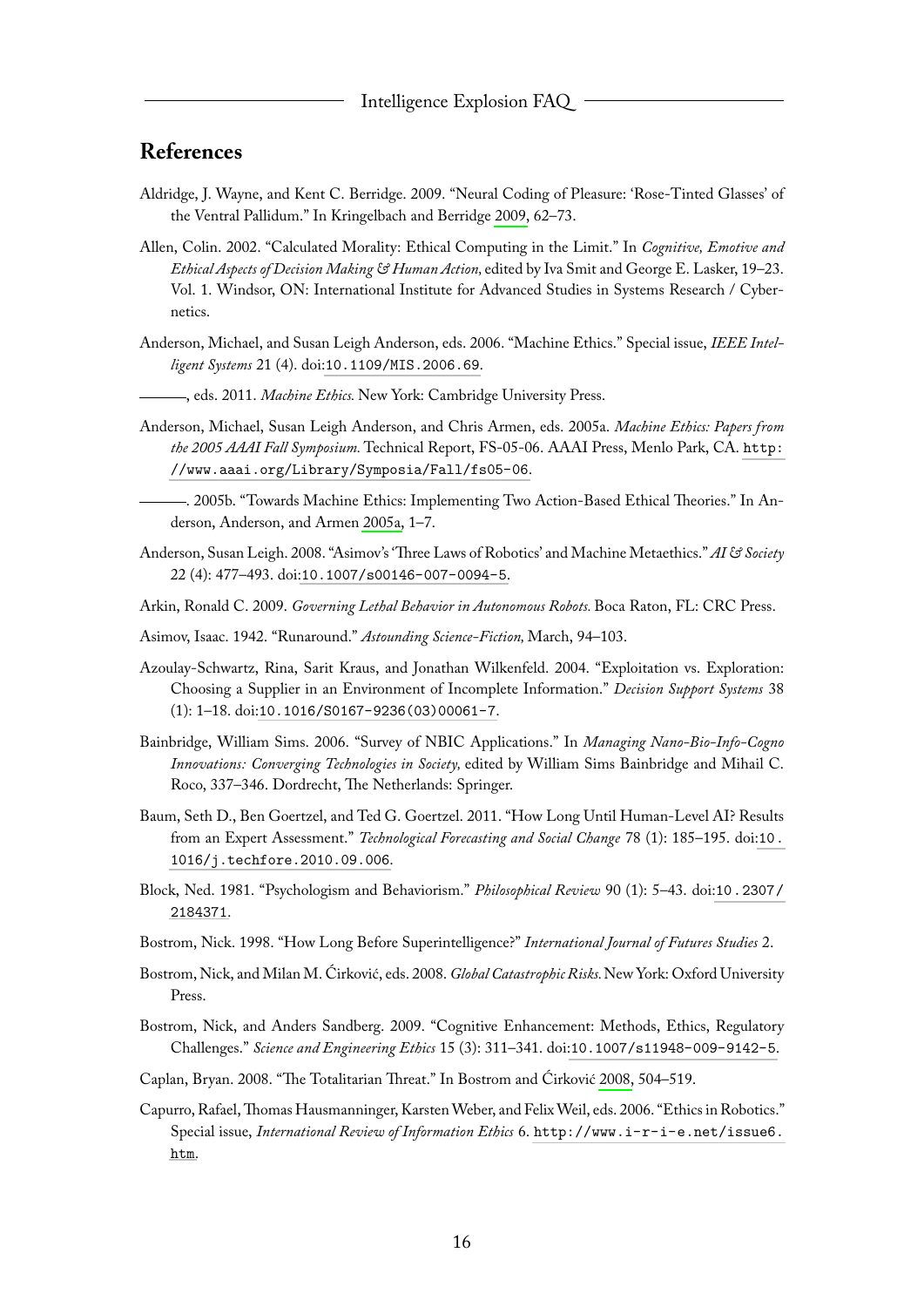- <span id="page-18-2"></span>Chalmers, David John. 2010. "The Singularity: A Philosophical Analysis." *Journal of Consciousness Studies* 17 (9–10): 7–65. [http://www.ingentaconnect.com/content/imp/jcs/2010/00000017/](http://www.ingentaconnect.com/content/imp/jcs/2010/00000017/f0020009/art00001) [f0020009/art00001](http://www.ingentaconnect.com/content/imp/jcs/2010/00000017/f0020009/art00001).
- <span id="page-18-11"></span>Danielson, Peter. 1992. *Artificial Morality: Virtuous Robots for Virtual Games.* New York: Routledge.
- <span id="page-18-7"></span>de Garis, Hugo. 2007. "Artificial Brains." In Goertzel and Pennachin [2007,](#page-18-4) 159–174.
- <span id="page-18-10"></span>Dreyfus, Hubert L. 1972. *What Computers Can't Do: A Critique of Artificial Reason.* New York: Harper & Row.
- <span id="page-18-13"></span>Fox, Joshua. 2011. "A Review of Proposals Toward Safe AI." *Adarti* (blog), April 5. [http : / / blog .](http://blog.joshuafox.com/2011/04/review-of-proposals-toward-safe-ai.html) [joshuafox.com/2011/04/review-of-proposals-toward-safe-ai.html](http://blog.joshuafox.com/2011/04/review-of-proposals-toward-safe-ai.html).
- <span id="page-18-14"></span>Frijda, Nico H. 2009. "On the Nature and Function of Pleasure." In Kringelbach and Berridge [2009,](#page-19-17) 99–112.
- <span id="page-18-9"></span>Goertzel, Ben, Seth Baum, and Ted Goertzel. 2010. "How Long Till Human-Level AI?" *H+ Magazine,* February 5. <http://hplusmagazine.com/2010/02/05/how-long-till-human-level-ai/>.
- <span id="page-18-4"></span>Goertzel, Ben, and Cassio Pennachin, eds. 2007. *Artificial General Intelligence.* Cognitive Technologies. Berlin: Springer. doi:[10.1007/978-3-540-68677-4](http://dx.doi.org/10.1007/978-3-540-68677-4).
- <span id="page-18-0"></span>Good, Irving John. 1965. "Speculations Concerning the First Ultraintelligent Machine." In *Advances in Computers,* edited by Franz L. Alt and Morris Rubinoff, 31–88. Vol. 6. New York: Academic Press. doi:[10.1016/S0065-2458\(08\)60418-0](http://dx.doi.org/10.1016/S0065-2458(08)60418-0).
- <span id="page-18-17"></span>Gorman, R. Paul, and Terrence J. Sejnowski. 1988. "Analysis of Hidden Units in a Layered Network Trained to Classify Sonar Targets." *Neural Networks* 1 (1): 75–89. doi:[10.1016/0893-6080\(88\)](http://dx.doi.org/10.1016/0893-6080(88)90023-8) [90023-8](http://dx.doi.org/10.1016/0893-6080(88)90023-8).
- <span id="page-18-6"></span>Grossberg, Stephen, ed. 1992. *Neural Networks and Natural Intelligence.*Bradford Books. Cambridge, MA: MIT Press.
- <span id="page-18-15"></span>Guarini, Marcello. 2006. "Particularism and the Classification and Reclassification of Moral Cases."*IEEE Intelligent Systems* 21 (4): 22–28. doi:[10.1109/MIS.2006.76](http://dx.doi.org/10.1109/MIS.2006.76).
- <span id="page-18-5"></span>Hochberg, Leigh R., Mijail D. Serruya, Gerhard M. Friehs, Jon A. Mukand, Maryam Saleh, Abraham H. Caplan, Almut Branner, David Chen, Richard D. Penn, and John P. Donoghue. 2006. "Neuronal Ensemble Control of Prosthetic Devices by a Human with Tetraplegia." *Nature* 442 (7099): 164– 171. doi:[10.1038/nature04970](http://dx.doi.org/10.1038/nature04970).
- <span id="page-18-16"></span>Honarvar, Ali Reza, and Nasser Ghasem-Aghaee. 2009. "An Artificial Neural Network Approach for Creating an Ethical Artificial Agent." In *2009 IEEE International Symposium on Computational Intelligence in Robotics and Automation (CIRA),* 290–295. Piscataway, NJ: IEEE Press. doi:[10.1109/](http://dx.doi.org/10.1109/CIRA.2009.5423190) [CIRA.2009.5423190](http://dx.doi.org/10.1109/CIRA.2009.5423190).
- <span id="page-18-3"></span>Hutter, Marcus. 2005. *Universal Artificial Intelligence: Sequential Decisions Based On Algorithmic Probability.* Texts in Theoretical Computer Science. Berlin: Springer. doi:[10.1007/b138233](http://dx.doi.org/10.1007/b138233).
- <span id="page-18-8"></span>. 2007. "Universal Algorithmic Intelligence: A Mathematical Top→Down Approach." In Goertzel and Pennachin [2007,](#page-18-4) 227–290.
- <span id="page-18-12"></span>Kaste, Martin. 2011. "The Singularity: Humanity's Last Invention?" *NPR,* All Things Considered ( January 11). Accessed November 4, 2012. [http://www.npr.org/2011/01/11/132840775/The-](http://www.npr.org/2011/01/11/132840775/The-Singularity-Humanitys-Last-Invention)[Singularity-Humanitys-Last-Invention](http://www.npr.org/2011/01/11/132840775/The-Singularity-Humanitys-Last-Invention).
- <span id="page-18-1"></span>King, Ross D. 2011. "Rise of the Robo Scientists." *Scientific American* 304 (1): 72–77. doi:[10 . 1038 /](http://dx.doi.org/10.1038/scientificamerican0111-72) [scientificamerican0111-72](http://dx.doi.org/10.1038/scientificamerican0111-72).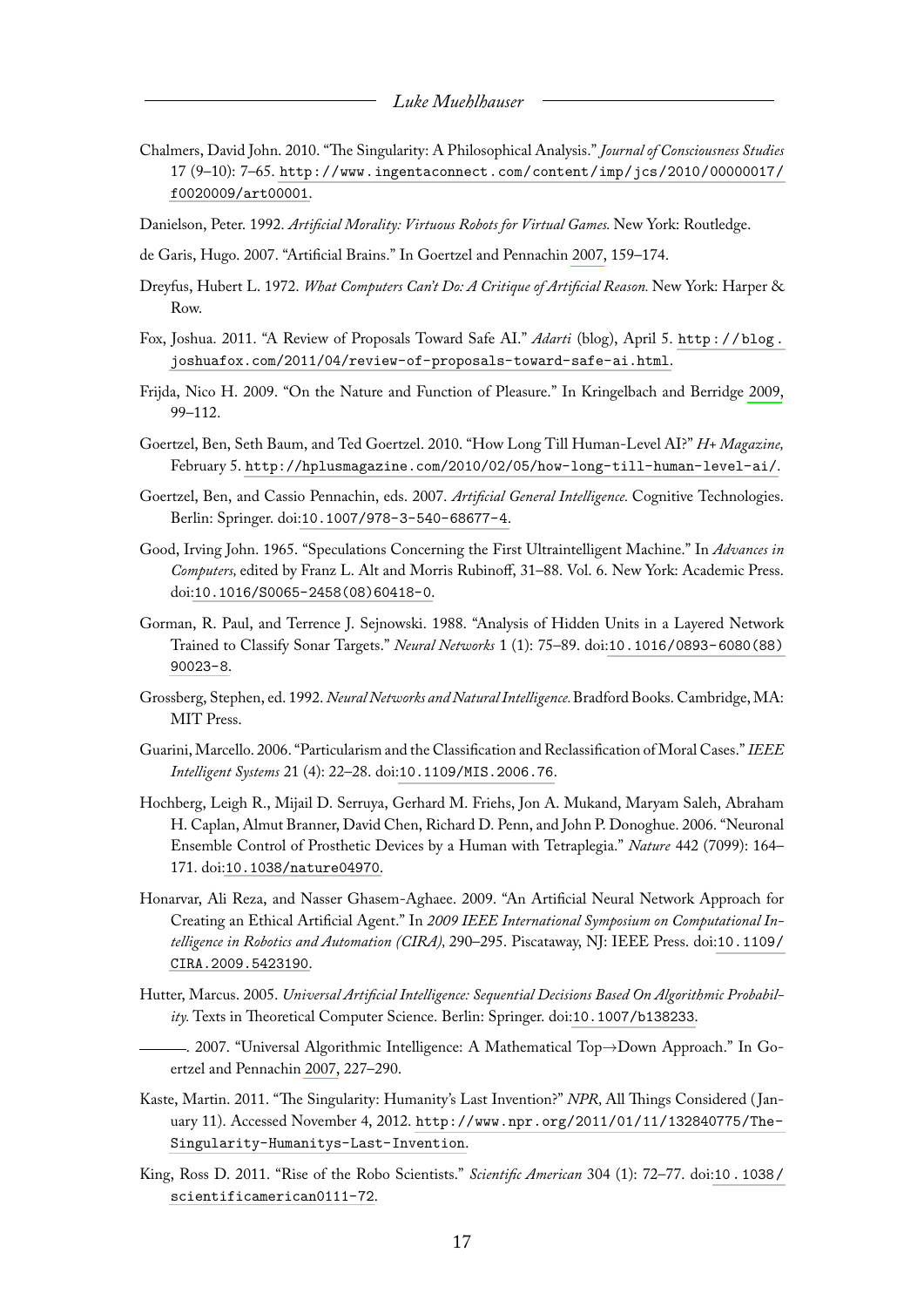- <span id="page-19-3"></span>King, Ross D., Jem Rowland, Stephen G. Oliver, Michael Young, Wayne Aubrey, Emma Byrne, Maria Liakata, et al. 2009. "The Automation of Science." *Science* 324 (5923): 85–89. doi:[10.1126/science.](http://dx.doi.org/10.1126/science.1165620) [1165620](http://dx.doi.org/10.1126/science.1165620).
- <span id="page-19-17"></span>Kringelbach, Morten L., and Kent C. Berridge, eds. 2009. *Pleasures of the Brain.* Series in Affective Science. New York: Oxford University Press.
- <span id="page-19-8"></span>Kurzweil, Ray. 2005. *The Singularity Is Near: When Humans Transcend Biology.* New York: Viking.
- <span id="page-19-4"></span>Legg, Shane. 2008. "Machine Super Intelligence," University of Lugano. [http://www.vetta.org/](http://www.vetta.org/documents/Machine_Super_Intelligence.pdf) [documents/Machine\\_Super\\_Intelligence.pdf](http://www.vetta.org/documents/Machine_Super_Intelligence.pdf).
- <span id="page-19-16"></span>Lokhorst, Gert-Jan C. 2011. "Computational Meta-Ethics: Towards the Meta-Ethical Robot." *Minds and Machines* 21 (2): 261–274. doi:[10.1007/s11023-011-9229-z](http://dx.doi.org/10.1007/s11023-011-9229-z).
- <span id="page-19-0"></span>Mackenzie, Donald. 1995. "The Automation of Proof: A Historical and Sociological Exploration." *IEEE Annals of the History of Computing* 17 (3): 7–29. doi:[10.1109/85.397057](http://dx.doi.org/10.1109/85.397057).
- <span id="page-19-2"></span>Markoff, John. 2011. "Computer Wins on 'Jeopardy!': Trivial, It's Not." *New York Times,* February 16. <http://www.nytimes.com/2011/02/17/science/17jeopardy-watson.html>.
- <span id="page-19-6"></span>Martinetz, Thomas, and Klaus Schulten. 1991. "A 'Neural-Gas' Network Learns Topologies." In *Artificial Neural Networks,* edited by Teuvo Kohonen, Kai Mäkisara, Olli Simula, and Jari Kangas, 397–402. Amsterdam: Elsevier.
- <span id="page-19-14"></span>McLaren, Bruce M. 2005. "Lessons in Machine Ethics from the Perspective of Two Computational Models of Ethical Reasoning." In Anderson, Anderson, and Armen [2005a,](#page-17-18) 70–77.
- <span id="page-19-11"></span>Moravec, Hans P. 1999. "Rise of the Robots." *Scientific American,* December, 124–135.
- <span id="page-19-18"></span>Muehlhauser, Luke. 2011. "Friendly AI: A Bibliography." *Common Sense Atheism* (blog), February 4. <http://commonsenseatheism.com/?p=12147>.
- <span id="page-19-5"></span>Neisser, Ulric, Gwyneth Boodoo, Thomas J. Bouchard Jr., A. Wade Boykin, Nathan Brody, Stephen J. Ceci, Diane F. Halpern, et al. 1996. "Intelligence: Knowns and Unknowns." *American Psychologist* 51 (2): 77–101. doi:[10.1037/0003-066X.51.2.77](http://dx.doi.org/10.1037/0003-066X.51.2.77).
- <span id="page-19-10"></span>Nielsen, Michael. 2011. "What Should a Reasonable Person Believe about the Singularity?" *Michael Nielsen* (blog), January 12. [http://michaelnielsen.org/blog/what-should-a-reasonable](http://michaelnielsen.org/blog/what-should-a-reasonable-person-believe-about-the-singularity/)[person-believe-about-the-singularity/](http://michaelnielsen.org/blog/what-should-a-reasonable-person-believe-about-the-singularity/).
- <span id="page-19-1"></span>Nilsson, Nils J. 2009. *The Quest for Artificial Intelligence: A History of Ideas and Achievements.* New York: Cambridge University Press.
- <span id="page-19-13"></span>Omohundro, Stephen M. 2008. "The Basic AI Drives." In Wang, Goertzel, and Franklin [2008,](#page-20-11) 483–492.
- <span id="page-19-7"></span>Pennachin, Cassio, and Ben Goertzel. 2007. "Contemporary Approaches to Artificial General Intelligence." In Goertzel and Pennachin [2007,](#page-18-4) 1–30.
- <span id="page-19-12"></span>Penrose, Roger. 1994. *Shadows of the Mind: A Search for the Missing Science of Consciousness.* New York: Oxford University Press.
- <span id="page-19-15"></span>Powers, Thomas M. 2005. "Deontological Machine Ethics." In Anderson, Anderson, and Armen [2005a,](#page-17-18) 79–84.
- <span id="page-19-9"></span>Rattner, Justin. 2008. *Crossing the Chasm between Humans and Machines.* Keynote presentation at Intel Developer Forum. San Francisco, CA, August 21. [http://download.intel.com/pressroom/](http://download.intel.com/pressroom/kits/events/idffall_2008/JustinRattner_keynote_transcript.pdf) [kits/events/idffall\\_2008/JustinRattner\\_keynote\\_transcript.pdf](http://download.intel.com/pressroom/kits/events/idffall_2008/JustinRattner_keynote_transcript.pdf).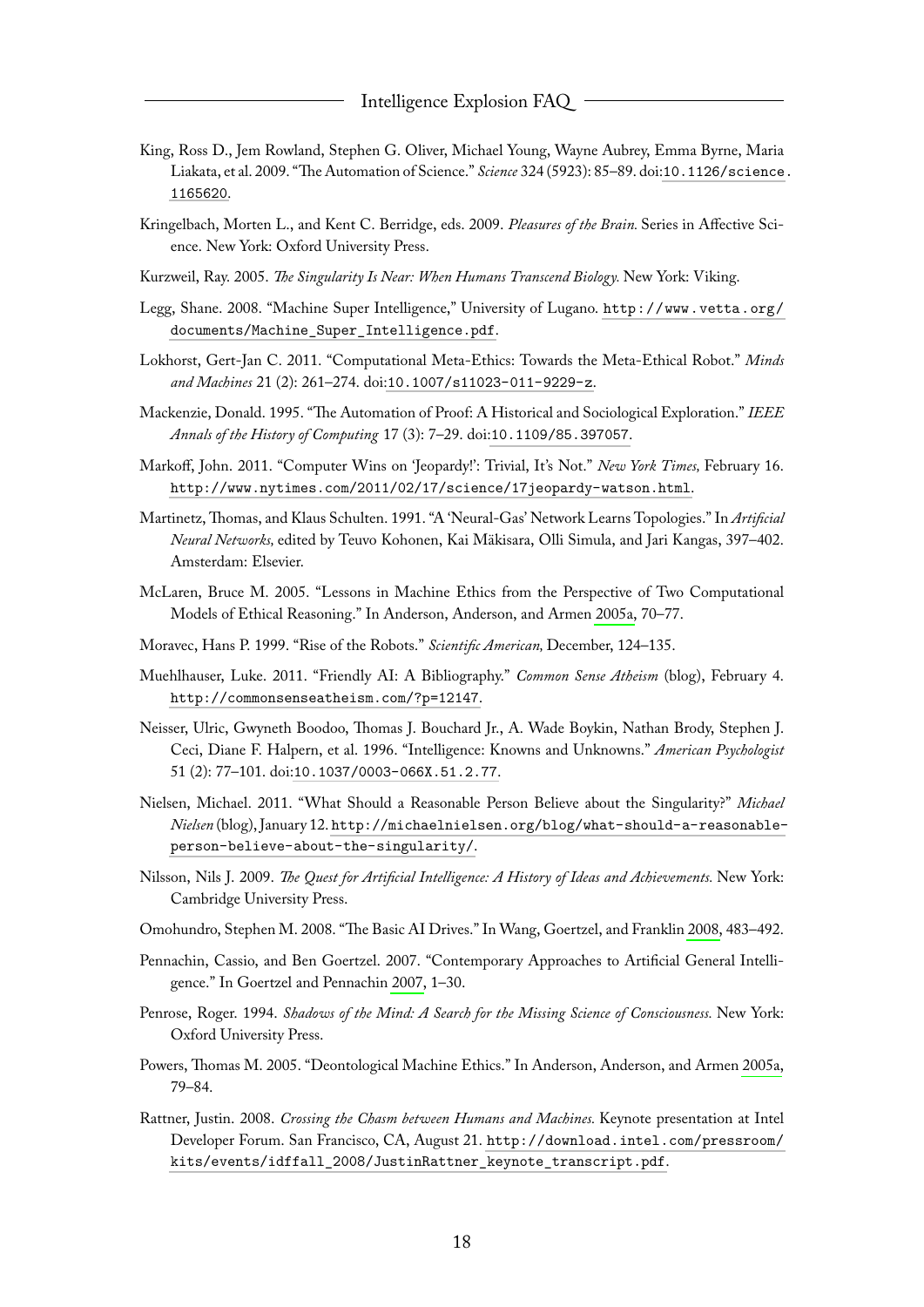- <span id="page-20-14"></span>Russell, Stuart J., and Peter Norvig. 2010. *Artificial Intelligence: A Modern Approach.* 3rd ed. Upper Saddle River, NJ: Prentice-Hall.
- <span id="page-20-16"></span>Rzepka, Rafal, and Kenji Araki. 2005. "What Statistics Could Do for Ethics? The Idea of Common Sense Processing Based Safety Valve." In Anderson, Anderson, and Armen [2005a,](#page-17-18) 85–86.
- <span id="page-20-3"></span>Sandberg, Anders, and Nick Bostrom. 2008. *Whole Brain Emulation: A Roadmap.* Technical Report, 2008-3. Future of Humanity Institute, University of Oxford. [http : / / www . fhi . ox . ac . uk /](http://www.fhi.ox.ac.uk/Reports/2008-3.pdf) [Reports/2008-3.pdf](http://www.fhi.ox.ac.uk/Reports/2008-3.pdf).
	- . 2011. *Machine Intelligence Survey.*Technical Report, 2011-1. Future of Humanity Institute, University of Oxford. <www.fhi.ox.ac.uk/reports/2011-1.pdf>.
- <span id="page-20-9"></span><span id="page-20-6"></span>Sawyer, Robert J. 2007. "Robot Ethics." *Science* 318 (5853): 1037. doi:[10.1126/science.1151606](http://dx.doi.org/10.1126/science.1151606).
- <span id="page-20-5"></span>Schmidhuber, Jürgen. 2007. "Gödel Machines: Fully Self-Referential Optimal Universal Self-Improvers." In Goertzel and Pennachin [2007,](#page-18-4) 199–226.
- <span id="page-20-10"></span>Schroeder, Timothy. 2004. *Three Faces of Desire.*Philosophy of Mind Series. New York: Oxford University Press. doi:[10.1093/acprof:oso/9780195172379.001.0001](http://dx.doi.org/10.1093/acprof:oso/9780195172379.001.0001).
- <span id="page-20-7"></span>Searle, John R. 1980. "Minds, Brains, and Programs." *Behavioral and Brain Sciences* 3 (03): 417–424. doi:[10.1017/S0140525X00005756](http://dx.doi.org/10.1017/S0140525X00005756).
- <span id="page-20-12"></span>Shulman, Carl. 2010. *Omohundro's "Basic AI Drives" and Catastrophic Risks.*The Singularity Institute, San Francisco, CA. <http://intelligence.org/files/BasicAIDrives.pdf>.
- <span id="page-20-13"></span>Smart, R. N. 1958. "Negative Utilitarianism." *Mind,* n.s., 67 (268): 542–543. [http://www.jstor.org/](http://www.jstor.org/stable/2251207) [stable/2251207](http://www.jstor.org/stable/2251207).
- <span id="page-20-15"></span>Smith, Kyle, Stephen V. Mahler, Susana Pecina, and Kent C. Berridge. 2009. "Hedonic Hotspots: Generating Sensory Pleasure in the Brain." In Kringelbach and Berridge [2009,](#page-19-17) 27–49.
- <span id="page-20-4"></span>Tang, Y. P., E. Shimizu, G. R. Dube, C. Rampon, G. A. Kerchner, M. Zhuo, G. Liu, and J. Z. Tsien. 1999. "Genetic Enhancement of Learning and Memory in Mice." *Nature* 401 (6748): 63–69. doi:[10.](http://dx.doi.org/10.1038/43432) [1038/43432](http://dx.doi.org/10.1038/43432).
- <span id="page-20-2"></span>Veness, Joel, Kee Siong Ng, Marcus Hutter, William Uther, and David Silver. 2011. "A Monte-Carlo AIXI Approximation." *Journal of Artificial Intelligence Research* 40:95–142. doi:[10 . 1613 / jair .](http://dx.doi.org/10.1613/jair.3125) [3125](http://dx.doi.org/10.1613/jair.3125).
- <span id="page-20-0"></span>Vinge, Vernor. 1993. "The Coming Technological Singularity: How to Survive in the Post-Human Era." In *Vision-21: Interdisciplinary Science and Engineering in the Era of Cyberspace,* 11–22. NASA Conference Publication 10129. NASA Lewis Research Center. [http://ntrs.nasa.gov/archive/](http://ntrs.nasa.gov/archive/nasa/casi.ntrs.nasa.gov/19940022855_1994022855.pdf) [nasa/casi.ntrs.nasa.gov/19940022855\\_1994022855.pdf](http://ntrs.nasa.gov/archive/nasa/casi.ntrs.nasa.gov/19940022855_1994022855.pdf).
- <span id="page-20-17"></span>Wallach, Wendell, and Colin Allen. 2009. *Moral Machines: Teaching Robots Right from Wrong.*New York: Oxford University Press. doi:[10.1093/acprof:oso/9780195374049.001.0001](http://dx.doi.org/10.1093/acprof:oso/9780195374049.001.0001).
- <span id="page-20-8"></span>Wallach, Wendell, Colin Allen, and Iva Smit. 2008. "Machine Morality: Bottom-Up and Top-Down Approaches for Modelling Human Moral Faculties." In "Ethics and Artificial Agents." Special issue, *AI & Society* 22 (4): 565–582. doi:[10.1007/s00146-007-0099-0](http://dx.doi.org/10.1007/s00146-007-0099-0).
- <span id="page-20-11"></span>Wang, Pei, Ben Goertzel, and Stan Franklin, eds. 2008. *Artificial General Intelligence 2008: Proceedings of the First AGI Conference.* Frontiers in Artificial Intelligence and Applications 171. Amsterdam: IOS.
- <span id="page-20-1"></span>Wasserman, Edward, and Thomas Zentall, eds. 2006. *Comparative Cognition: Experimental Explorations of Animal Intelligence.* New York: Oxford University Press.